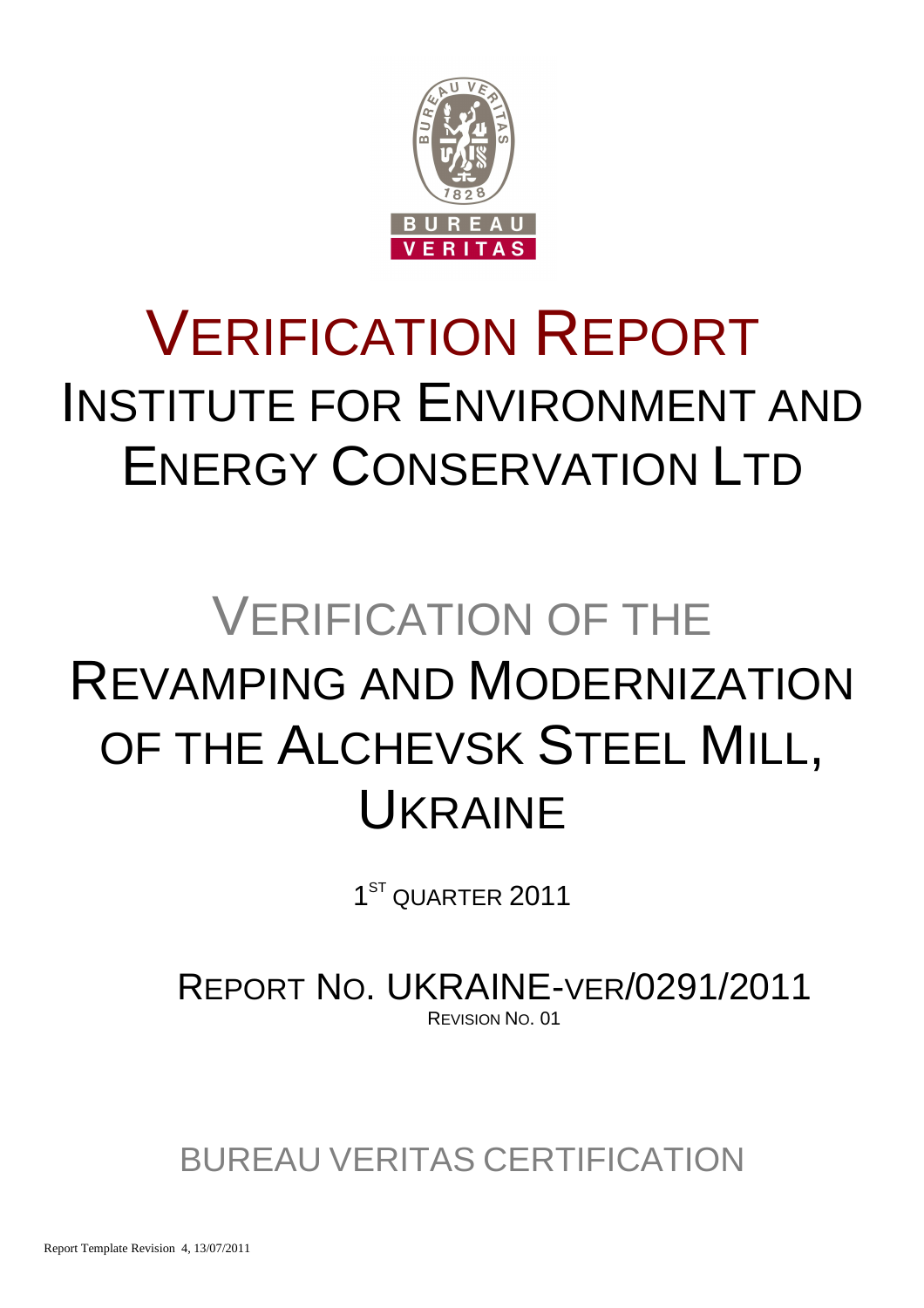

#### VERIFICATION REPORT

| Date of first issue:<br>11/08/2011                                                                                                                                                                                                                                                                                                                                                                                                                                                                                                                                                                                                                                                                                                               | Organizational unit:<br><b>SAS</b> | <b>Bureau Veritas Certification Holding</b>                              |                                             |  |
|--------------------------------------------------------------------------------------------------------------------------------------------------------------------------------------------------------------------------------------------------------------------------------------------------------------------------------------------------------------------------------------------------------------------------------------------------------------------------------------------------------------------------------------------------------------------------------------------------------------------------------------------------------------------------------------------------------------------------------------------------|------------------------------------|--------------------------------------------------------------------------|---------------------------------------------|--|
| Client:<br>Institute for Environment and Energy<br><b>Conservation Ltd</b>                                                                                                                                                                                                                                                                                                                                                                                                                                                                                                                                                                                                                                                                       | Client ref.:<br>Vasyl Vovchak      |                                                                          |                                             |  |
| Summary:<br>Bureau Veritas Certification has made the periodic verification of the 1 <sup>st</sup> quarter of 2011 of the "Revamping and<br>modernization of the Alchevsk Steel Mill, Ukraine", JI Registration Reference Number UA 1000022, project of<br>Institute for Environment and Energy Conservation located in Alchevsk, Lugansk region, Ukraine and applying<br>JI specific approach, on the basis of UNFCCC criteria for the JI, as well as criteria given to provide for<br>consistent project operations, monitoring and reporting. UNFCCC criteria refer to Article 6 of the Kyoto<br>Protocol, the JI rules and modalities and the subsequent decisions by the JI Supervisory Committee, as well as<br>the host country criteria. |                                    |                                                                          |                                             |  |
| The verification scope is defined as a periodic independent review and ex post determination by the Accredited<br>Entity of the monitored reductions in GHG emissions during defined verification period, and consisted of the<br>following three phases: i) desk review of the project design and the baseline and monitoring plan; ii) follow-up<br>interviews with project stakeholders; iii) resolution of outstanding issues and the issuance of the final<br>verification report and opinion. The overall verification, from Contract Review to Verification Report & Opinion,<br>was conducted using Bureau Veritas Certification internal procedures.                                                                                    |                                    |                                                                          |                                             |  |
| The first output of the verification process is a list of Clarification, Corrective Actions Requests, Forward<br>Actions Requests (CR, CAR and FAR), presented in Appendix A.                                                                                                                                                                                                                                                                                                                                                                                                                                                                                                                                                                    |                                    |                                                                          |                                             |  |
| In summary, Bureau Veritas Certification confirms that the project is implemented as planned and described in<br>approved project design documents. Installed equipment being essential for generating emission reduction<br>runs reliably and is calibrated appropriately. The monitoring system is in place and the project is generating<br>GHG emission reductions. The GHG emission reduction is calculated accurately and without material errors,<br>omissions, or misstatements, and the ERUs issued totalize 341 579 tons of CO2 equivalent for the monitoring<br>period 01/01/2011 - 31/03/2011.                                                                                                                                       |                                    |                                                                          |                                             |  |
| Our opinion relates to the project's GHG emissions and resulting GHG emission reductions reported and<br>related to the approved project baseline and monitoring, and its associated documents.                                                                                                                                                                                                                                                                                                                                                                                                                                                                                                                                                  |                                    |                                                                          |                                             |  |
| Report No.:<br>Subject Group:<br>UKRAINE-ver/0291/2011<br>JI                                                                                                                                                                                                                                                                                                                                                                                                                                                                                                                                                                                                                                                                                     |                                    | <b>Indexing terms</b>                                                    |                                             |  |
| Project title:<br>"Revamping and modernization of the Alchevsk<br>Steel Mill, Ukraine"                                                                                                                                                                                                                                                                                                                                                                                                                                                                                                                                                                                                                                                           |                                    | Climate Change, Kyoto Protocol, JI, Emission<br>Reductions, Verification |                                             |  |
| Work carried out by:<br>Kateryna Zinevych - Team Leader, Lead verifier<br>Olena Manziuk - Team Member, Verifier                                                                                                                                                                                                                                                                                                                                                                                                                                                                                                                                                                                                                                  |                                    |                                                                          |                                             |  |
| Work reviewed by:<br>Ivan Sokolov - Internal Technigal Reviewer<br>Work approved by:                                                                                                                                                                                                                                                                                                                                                                                                                                                                                                                                                                                                                                                             | ⋈                                  | Client or responsible organizational unit                                | No distribution without permission from the |  |
| Flavio Gomes - Operational Manager                                                                                                                                                                                                                                                                                                                                                                                                                                                                                                                                                                                                                                                                                                               | Certification<br>- 2               | Limited distribution                                                     |                                             |  |
| Date of this revision:<br>Rev. No.:<br>Number of pages:<br>11/08/2011<br>01<br>32                                                                                                                                                                                                                                                                                                                                                                                                                                                                                                                                                                                                                                                                |                                    | Unrestricted distribution                                                |                                             |  |

1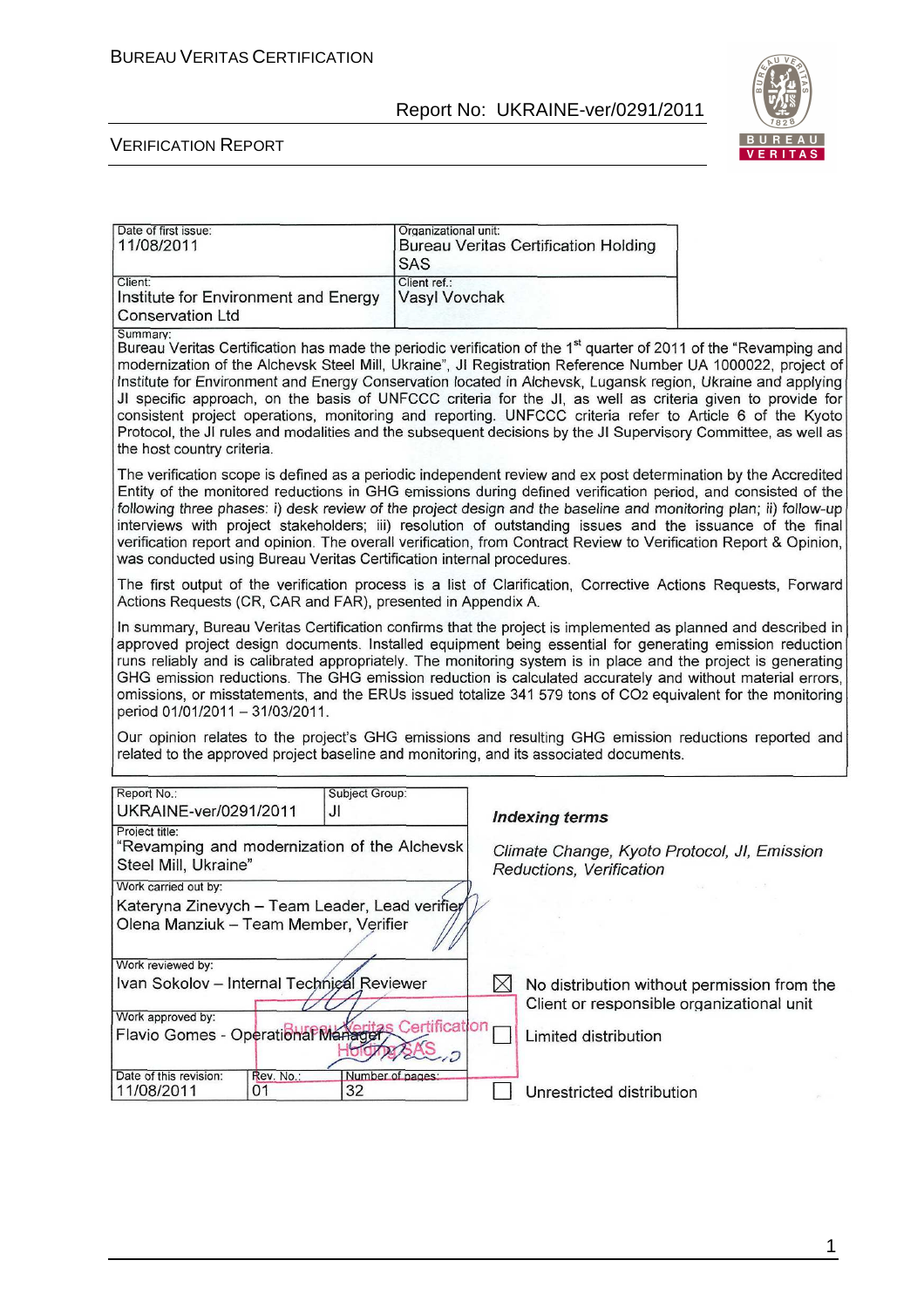

VERIFICATION REPORT

# **Table of Contents Page 2014**

| $\mathbf{1}$   |                                                                              |                |
|----------------|------------------------------------------------------------------------------|----------------|
| 1.1            | Objective                                                                    | 3              |
| 1.2            | Scope                                                                        | 3              |
| 1.3            | <b>Verification Team</b>                                                     | 3              |
| $\overline{2}$ |                                                                              | .4             |
| 2.1            | <b>Review of Documents</b>                                                   | $\overline{4}$ |
| 2.2            | Follow-up Interviews                                                         | 5              |
| 2.3            | Resolution of Clarification, Corrective and Forward Action<br>Requests       | 5              |
| 3              |                                                                              | .6             |
| 3.1            | Remaining issues and FARs from previous verifications                        | 6              |
| 3.2            | Project approval by Parties involved (90-91)                                 | $\overline{7}$ |
| 3.3            | Project implementation (92-93)                                               | $\overline{7}$ |
| 3.4            | Compliance of the monitoring plan with the monitoring<br>methodology (94-98) | 8              |
| 3.5            | Revision of monitoring plan (99-100)                                         | 10             |
| 3.6            | Data management (101)                                                        | 10             |
| 3.7            | Verification regarding programmes of activities (102-110)                    | 11             |
| 4              |                                                                              |                |
| 5              |                                                                              |                |
|                | APPENDIX A: PROJECT VERIFICATION PROTOCOL                                    |                |

APPENDIX B: VERIFIER'S CVs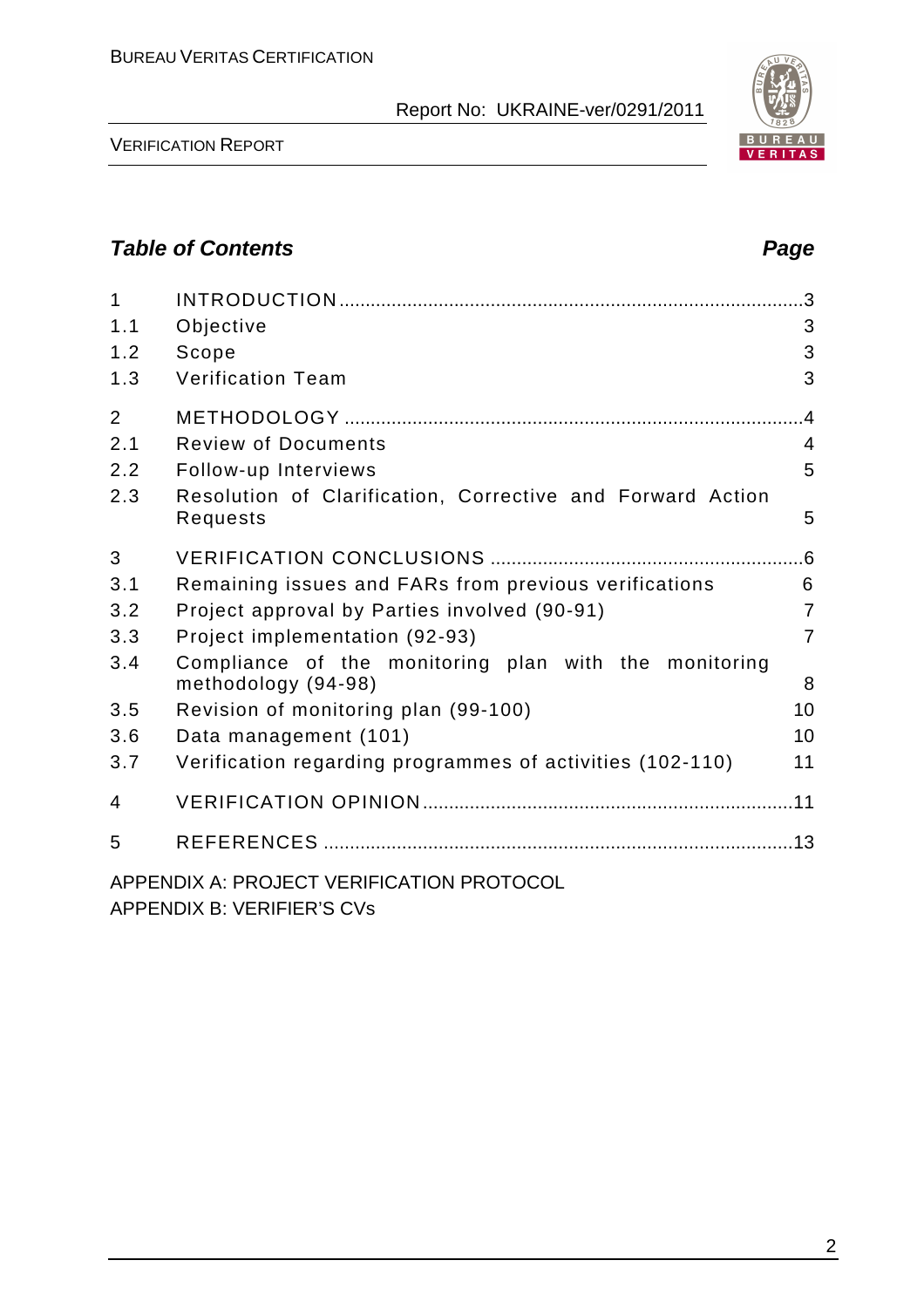

VERIFICATION REPORT

# **1 INTRODUCTION**

Institute for Environment and Energy Conservation Ltd has commissioned Bureau Veritas Certification to verify the emissions reductions of its JI project "Revamping and modernization of the Alchevsk Steel Mill, Ukraine" (hereafter called "the project") at Alchevsk, Lugansk region, Ukraine.

This report summarizes the findings of the verification of the project, performed on the basis of UNFCCC criteria, as well as criteria given to provide for consistent project operations, monitoring and reporting.

# **1.1 Objective**

Verification is the periodic independent review and ex post determination by the Accredited Independent Entity of the monitored reductions in GHG emissions during defined verification period.

The objective of verification can be divided in Initial Verification and Periodic Verification.

UNFCCC criteria refer to Article 6 of the Kyoto Protocol, the JI rules and modalities and the subsequent decisions by the JI Supervisory Committee, as well as the host country criteria.

# **1.2 Scope**

Verification scope is defined as an independent and objective review and ex post determination by the Independent Accredited Entity of the monitored reductions in GHG emissions. The verification is based on the submitted monitoring report and the determined project design document including the project's baseline study and monitoring plan and other relevant documents. The information in these documents is reviewed against Kyoto Protocol requirements, UNFCCC rules and associated interpretations.

The verification is not meant to provide any consulting towards the Client. However, stated requests for clarifications and/or corrective actions may provide input for improvement of the project monitoring towards reductions in the GHG emissions.

## **1.3 Verification Team**

The verification team consists of the following personnel: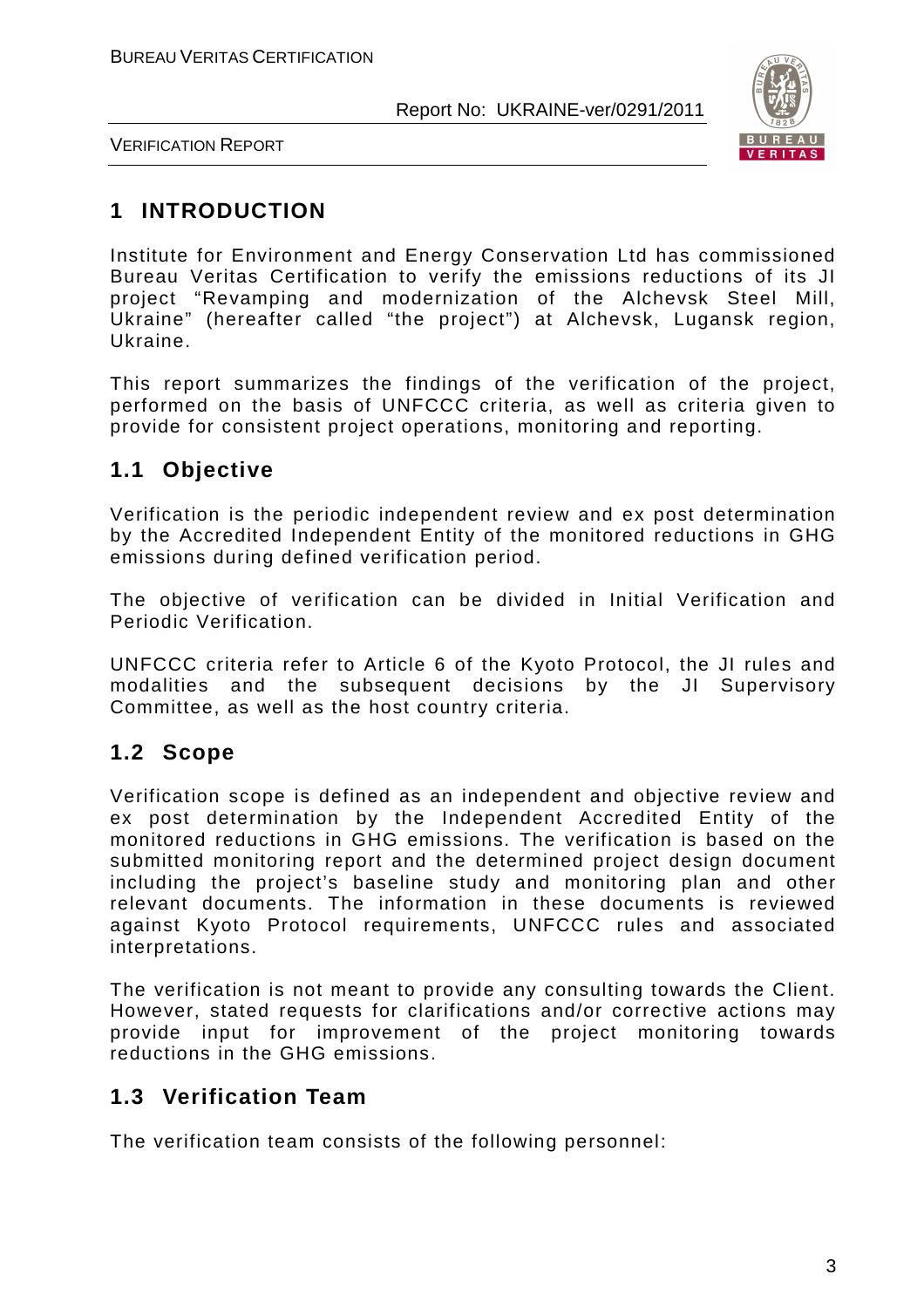

VERIFICATION REPORT

Kateryna Zinevych Bureau Veritas Certification Team Leader, Climate Change Lead Verifier

Olena Manziuk Bureau Veritas Certification Climate Change Verifier

This verification report was reviewed by:

Ivan Sokolov Bureau Veritas Certification, Internal Technical Reviewer

# **2 METHODOLOGY**

The overall verification, from Contract Review to Verification Report and Verification Opinion, was conducted using Bureau Veritas Certification internal procedures.

In order to ensure transparency, a verification protocol was customized for the project, according to the version 01 of the Joint Implementation Determination and Verification Manual, issued by the Joint Implementation Supervisory Committee at its 19 meeting on 04/12/2009. The protocol shows, in a transparent manner, criteria (requirements), means of verification and the results from verifying the identified criteria. The verification protocol serves the following purposes:

- It organizes, details and clarifies the requirements a JI project is expected to meet;
- It ensures a transparent verification process where the verifier will document how a particular requirement has been verified and the result of the verification.

The completed determination protocol is enclosed in Appendix A to this Verification Report.

## **2.1 Review of Documents**

The Monitoring Report (MR) submitted by Institute for Environment and Energy Conservation Ltd and additional background documents related to the project design and baseline, i.e. country Law, Project Design Document (PDD), and/or Guidance on criteria for baseline setting and monitoring, Host party criteria, Kyoto Protocol, Clarifications on verification requirements to be checked by an Accredited Independent Entity were reviewed.

The verification findings presented in this report relate to the Monitoring Report version 1 dated 25/05/2011, Monitoring Report version 2 dated 01/08/2011, and project as described in the determined PDD.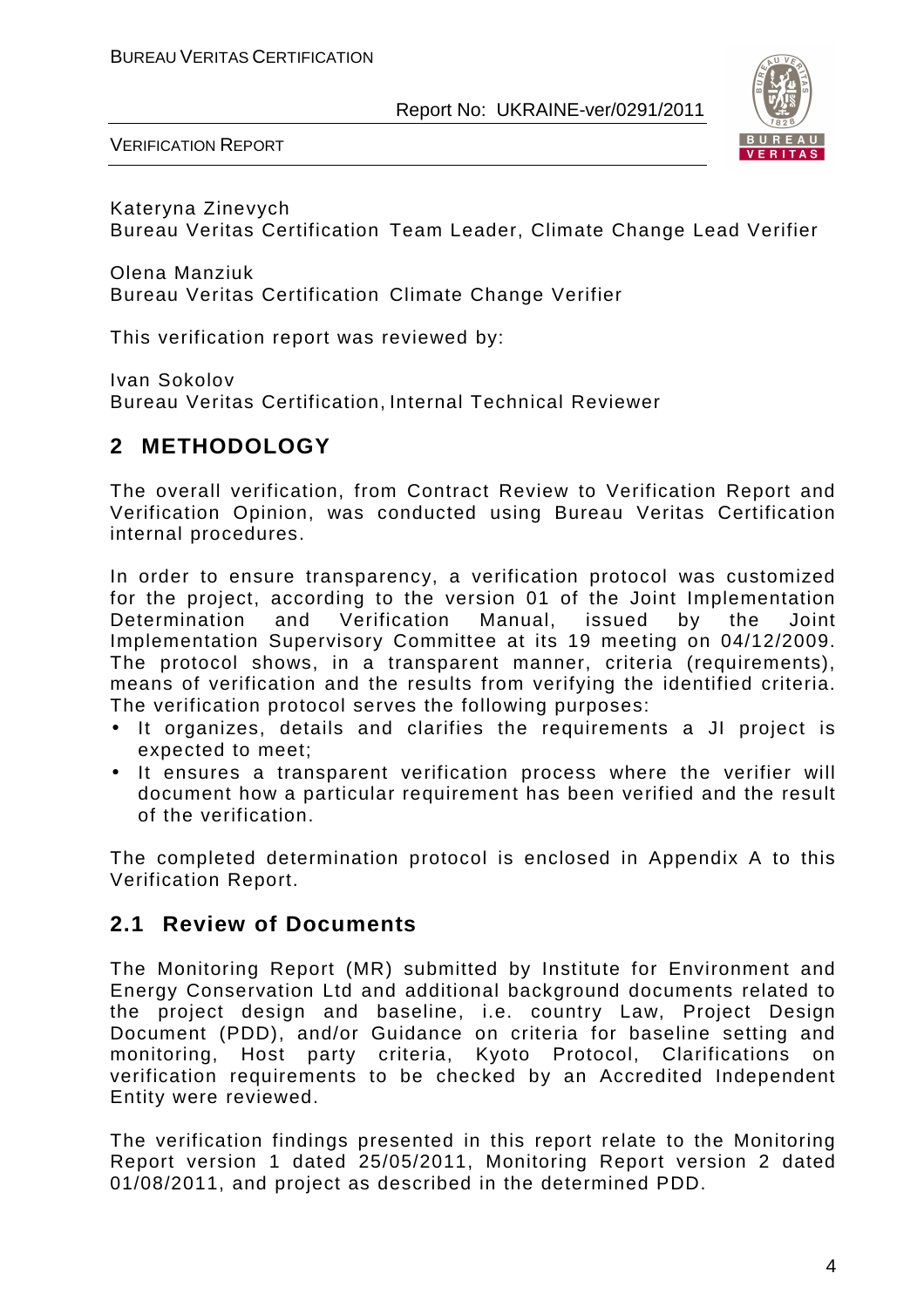

VERIFICATION REPORT

# **2.2 Follow-up Interviews**

On 22/06/2011 during site visit Bureau Veritas Certification performed interviews with project stakeholders to confirm selected information and to resolve issues identified in the document review. Representatives of Institute for Environment and Energy Conservation Ltd and PJSC "Alchevsk Iron and Steel Mill" were interviewed (see documents Category 2 of section 5 References of this report). The main topics of the interviews are summarized in Table 1.

| Interviewed<br>organization                   | <b>Interview topics</b>                                          |
|-----------------------------------------------|------------------------------------------------------------------|
| PJSC "Alchevsk Iron                           | $\triangleright$ Organizational structure                        |
| and Steel Mill"                               | $\triangleright$ Responsibilities and authorities                |
|                                               | $\triangleright$ Training of personnel                           |
|                                               | $\triangleright$ Quality management procedures and<br>technology |
|                                               | $\triangleright$ Implementation of equipment (records)           |
|                                               | $\triangleright$ Metering equipment control                      |
|                                               | $\triangleright$ Metering record keeping system, database        |
|                                               | $\triangleright$ Monitoring procedure                            |
| Institute for                                 | $\triangleright$ Baseline methodology                            |
| Environment and<br><b>Energy Conservation</b> | Monitoring plan<br>➤                                             |
|                                               | $\triangleright$ Monitoring report                               |
|                                               | > Deviations from PDD                                            |
|                                               | Emission reduction calculation<br>➤                              |

#### **Table 1 Interview topics**

## **2.3 Resolution of Clarification, Corrective and Forward Action Requests**

The objective of this phase of the verification is to raise the requests for corrective actions and clarification and any other outstanding issues that needed to be clarified for Bureau Veritas Certification positive conclusion on the GHG emission reduction calculation.

If the Verification Team, in assessing the monitoring report and supporting documents, identifies issues that need to be corrected,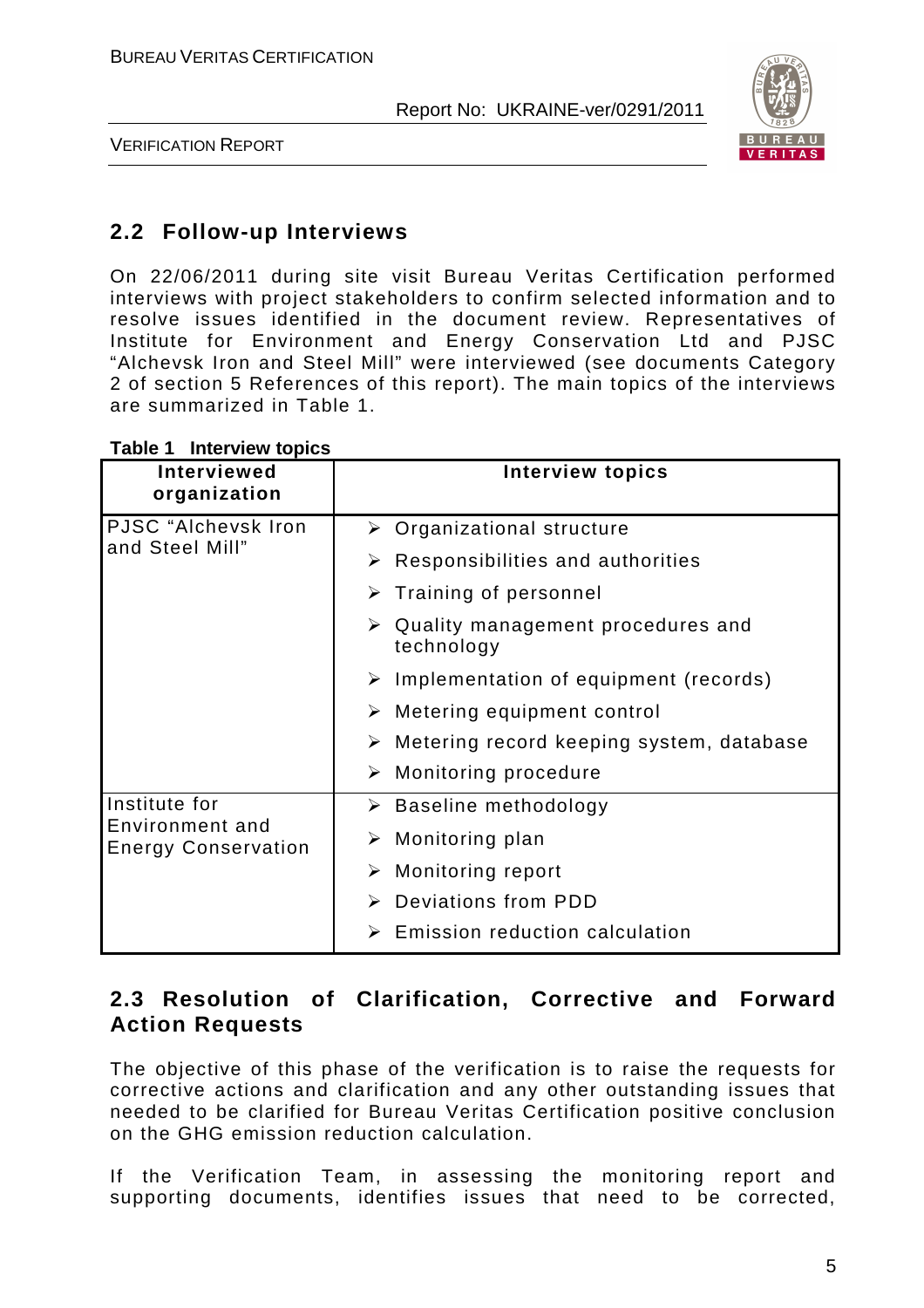

VERIFICATION REPORT

clarified or improved with regard to the monitoring requirements, it should raise these issues and inform the project participants of these issues in the form of:

(a) Corrective action request (CAR), requesting the project participants to correct a mistake that is not in accordance with the monitoring plan;

(b) Clarification request (CL), requesting the project participants to provide additional information for the Verification team to assess compliance with the monitoring plan;

(c) Forward action request (FAR), informing the project participants of an issue, relating to the monitoring that needs to be reviewed during the next verification period.

The Verification Team will make an objective assessment as to whether the actions taken by the project participants, if any, satisfactorily resolve the issues raised, if any, and should conclude its findings of the verification.

To guarantee the transparency of the verification process, the concerns raised are documented in more detail in the verification protocol in Appendix A.

## **3 VERIFICATION CONCLUSIONS**

In the following sections, the conclusions of the verification are stated.

The findings from the desk review of the original monitoring documents and the findings from interviews during the follow up visit are described in the Verification Protocol in Appendix A.

The Clarification Requests, Corrective Action Requests and Forward Action Requests are stated, where applicable, in the following sections and are further documented in the Verification Protocol in Appendix A. The verification of the Project resulted in five Corrective Action Request and two Clarification Requests.

The number between brackets at the end of each section corresponds to the DVM paragraph.

## **3.1 Remaining issues and FARs from previous verifications**

Remaining issues and FARs from previous verification are absent. Thus, this section is not applicable for current verification process.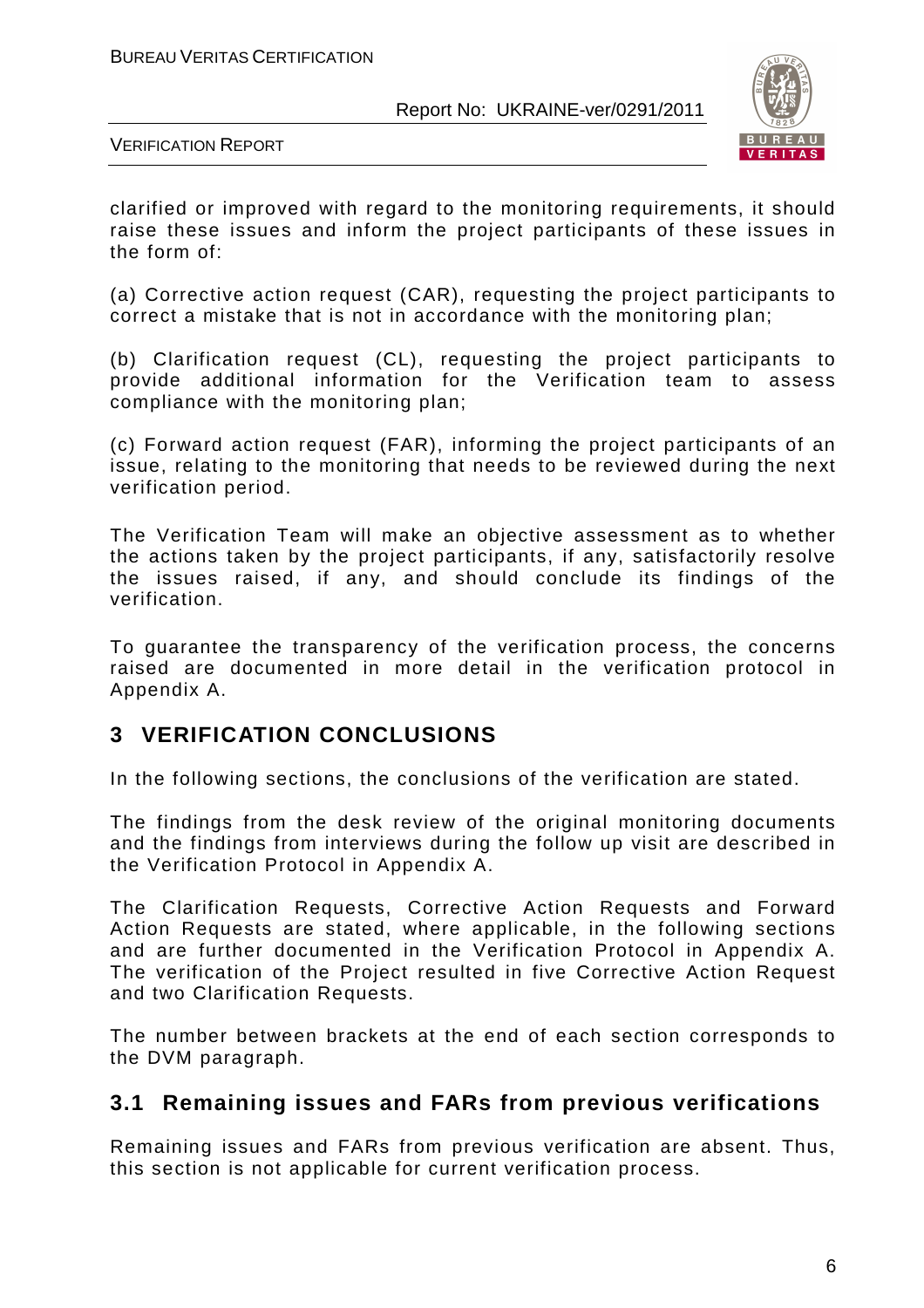

VERIFICATION REPORT

# **3.2 Project approval by Parties involved (90-91)**

Written project approval by Ukraine and the Netherlands has been issued by the DFP of each Party when submitting the first verification report to the secretariat for publication in accordance with paragraph 38 of the JI guidelines, at the latest. Letter of Approval #540/23/7 of National Environmental Investment Agency of Ukraine was dated from 29/07/2008. Approval of Voluntary participation in a Joint Implementation project of Ministry of Economical Affairs in the Netherlands was issued under #2007JI03 dated 15 of October 2007.

The above mentioned written approval is unconditional.

## **3.3 Project implementation (92-93)**

The modernization program of Public Joint Stock Company "Alchevsk Iron and Steel Mill" (PJSC "AISW"), which was started in 2004, pursues complex goals: implementation of energy efficient technologies to increase competitiveness of the plant, improvement of ecological impacts, and also expansion of market presence due to increase of manufacture capacity.

The realization of the technical revamping and modernization of the steel manufacturing process, which envisaged displacement old Open-Hearth Furnaces (OHF's) by the complex of oxygen-converter shop with two new LD Converters, was the top priority task of the project. LD Converters are joined together into one cycle with two Slab Casters, with Ladle-Furnaces (LF) and Vacuumator (VD Plant), which together displaces the Blooming Mills. From the beginning it was envisaged that the project will be implemented as Joint Implementation (JI) project under the Kyoto protocol on climate change.

Phases #1 and #2 were implemented: Slab Caster #1 was implemented in August 2005 and Slab Caster # 2 – in March 2007.

The implementation of LD Converter #2 (Phase #3) was completed in January 2008 (it had to be finished in the third quarter of 2007). Such a delay was caused by the financial, technical and customs difficulties and also by the delay of equipment supply.

LD Converter #1 was implemented in September 2008 (completion of Phase #4). However then, in about a month, the operation of LD Converter #1 was suspended because of financial and economic crisis. LD Converter #1 was launched again in March 2009.

The reconstruction of Oxygen Plant #4 (Phase #5) was completed on  $30<sup>th</sup>$ of September 2005 (almost together with Slab Caster #1).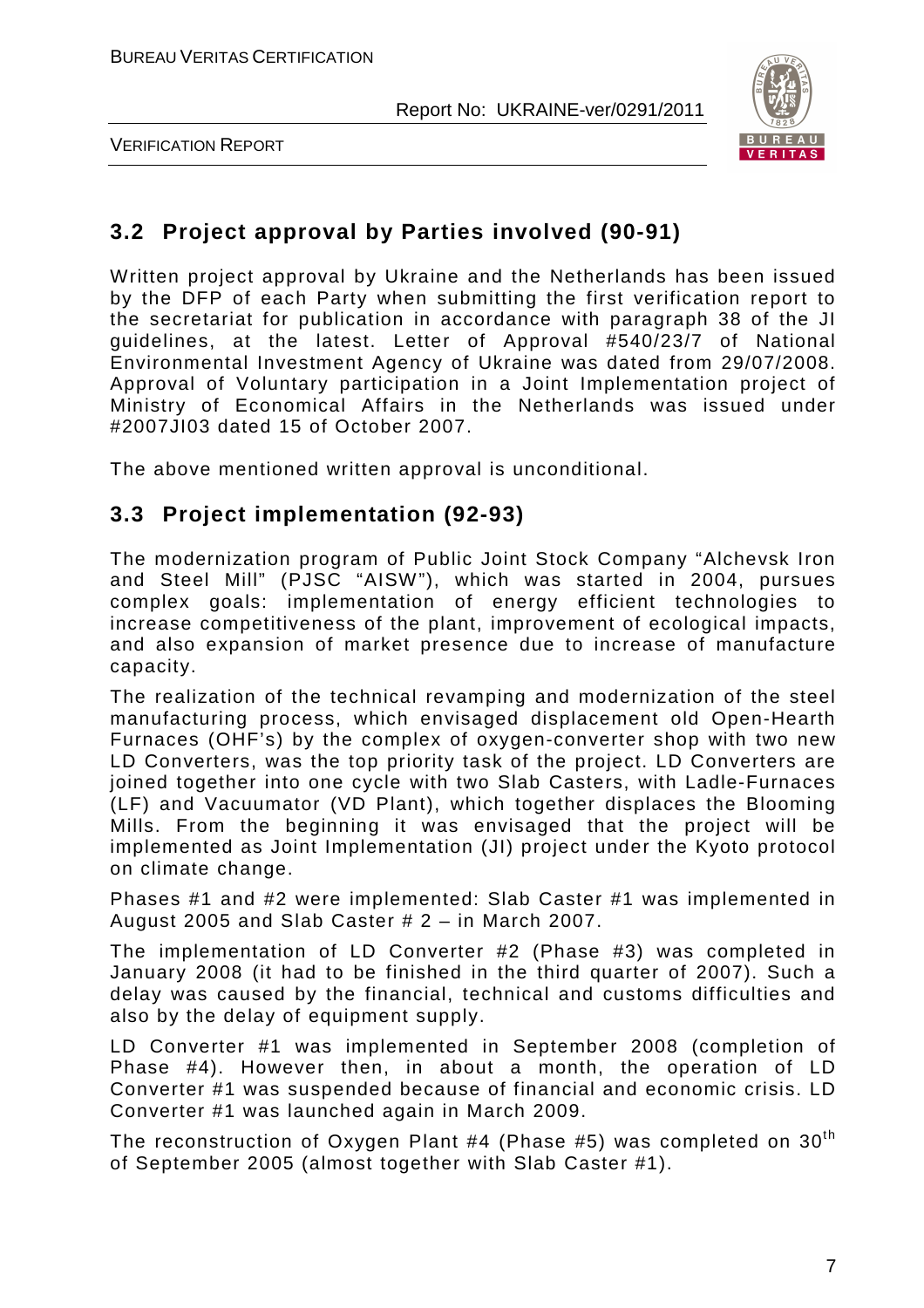

VERIFICATION REPORT

The installation of Oxygen Plant #7 (Phase #6) was completed on  $19<sup>th</sup>$  of March 2008 (according to the previous plan it should have been completed in the third quarter of 2007). The delay was caused by the same reasons (financial, technical and customs difficulties), which were mentioned for the Phase #3, because Oxygen Plant #7 supplies oxygen for LD Converter #2.

The installation of Oxygen Plant #8 (Phase #7) was completed on 10th of December 2009 (according to the previous plan it should have been completed in the third quarter of 2009). Such a delay was caused by a lack of money for balancing and commissioning of the facility, which was caused by global financial and economic crisis.

Thereby, the actual operation of the proposed project during the reporting period is operation of all basic units, mentioned in Phases of project implementation.

During reporting monitoring period the level of OHF steel and rolledformed slabs output (baseline slabs) was decreased. The main volume of slabs was manufactured at Slab Casters #1, 2. The productivity decrease in the baseline has caused the increase of constant FER consumption data (increase of specific FER per 1 ton of steel output). At the same time, the productivity increase in the project (at LD Converters and Slab Casters instead of OHF's) has caused the decrease of specific FER consumption data.

The emission reductions, examined in this monitoring report, were generated during the whole monitoring period. The monitoring was based on actual data (mentioned in the reporting documents) of output production and FER consumption in project and in baseline scenarios as it is required by the Joint Implementation Project Design Document (PDD).

The identified areas of concern as to project implementation, project participants response and BV Certification's conclusion are described in Appendix A Table 2 (refer to CAR01, CAR02, CAR03).

## **3.4 Compliance of the monitoring plan with the monitoring methodology (94-98)**

JI project monitoring occurred in accordance with the monitoring plan included in the PDD regarding which the determination has been deemed final.

For calculating the emission reductions, key factors, such as Total Steel Output (t), Total Pig Iron Input into Steel Making Process (t), Total Pig Iron Produced (t), Quantity of each fuel (fpi) used in making Pig Iron  $(m^3)$ , Electricity Consumed in producing Pig Iron (MWh), Quantity of each fuel (fio) used in Sintering  $(m^3)$ , Electricity Consumed in Sintering (MWh), Quantity of each fuel (fspi) used in steam production in Pig Iron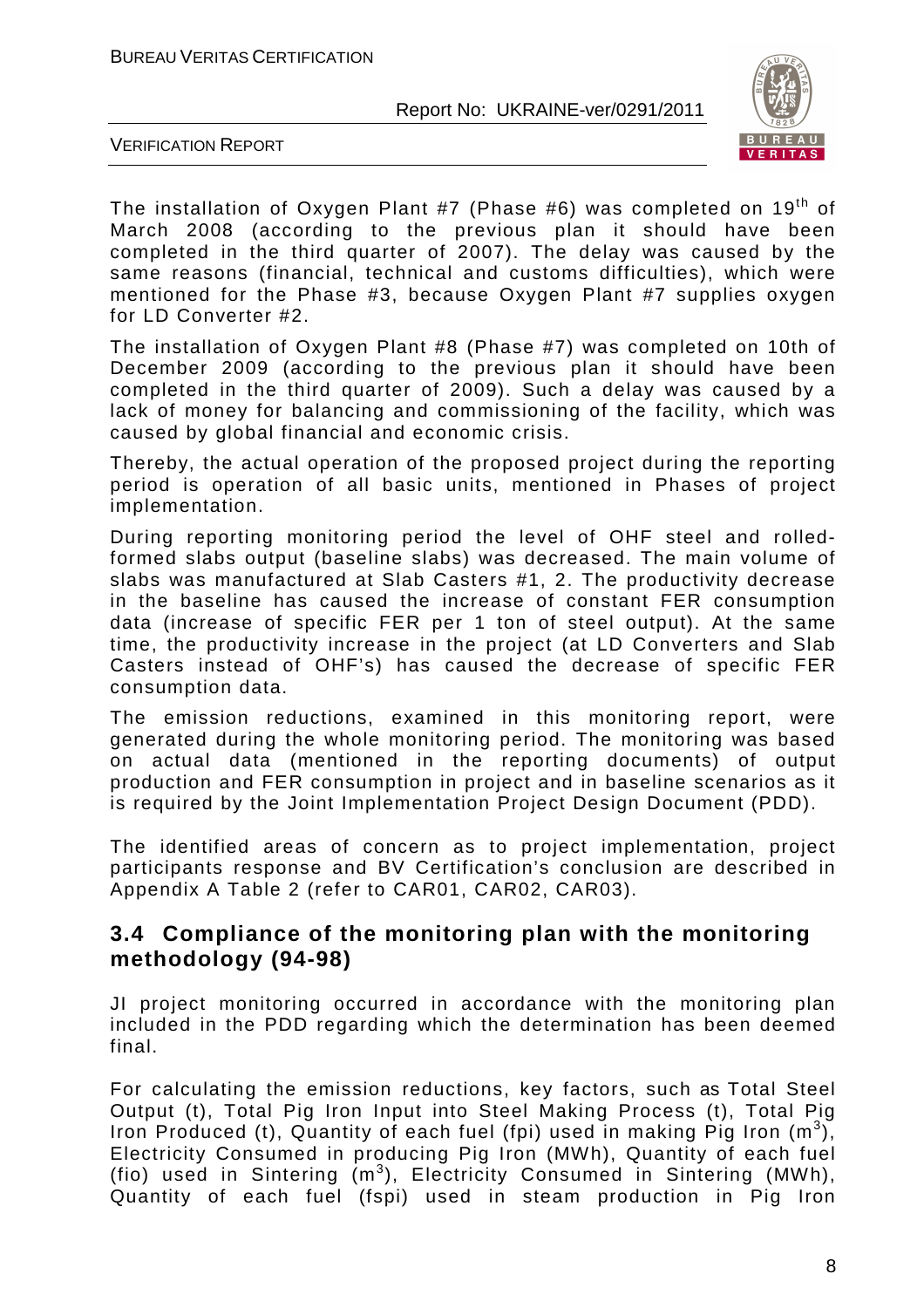

VERIFICATION REPORT

Production (m<sup>3</sup>), Quantity of each fuel (ffp) used in furnace process (m<sup>3</sup>), Electricity Consumed in furnace process (MWh), Quantity of each fuel (fsp) used in steam production in furnace process  $(m^3)$ , Quantity of each fuel (fca) used in compressed air production in furnace process  $(m^3)$ , Electricity Consumed in making compressed air for the furnace process in steel making (MWh), Quantity of each fuel (fop) used in oxygen production (m<sup>3</sup>), Electricity Consumed in making oxygen (MWh), etc., influencing the baseline emissions and the activity level of the project and the emissions as well as risks associated with the project were taken into account, as appropriate.

Data sources used for calculating emission reductions are clearly identified, reliable and transparent. The calculations of GHG emission reduction are based on the real data of FER consumption both for baseline and project line, according to the methodology. All productivity fluctuations and, therefore, the GHG emission reductions are determined by the market and are not under control by project owner and project developer**.** 

According to the documents, actual level of GHG emission reductions within the project, which were received during the reporting period, is a bit higher than it was expected.

Emission factors, including default emission factors, are selected by carefully balancing accuracy and reasonableness, and appropriately justified of the choice. For instance, there is used carbon emission factor for electricity, approved by Order of the National Environmental Investment Agency of Ukraine #75 on approval of specific  $CO<sub>2</sub>$  emission factors in 2011 dated 12.05.2011.

According to PDD version 4, emission reductions during first quarter of 2011 monitoring period were expected to be 234 121 t  $CO<sub>2</sub>$  equivalent. According to Monitoring Report emission reductions achieved are 341 579  $t$  CO<sub>2</sub> equivalent. The difference in the emission reductions is explained as follows: the baseline of the project is developed based on the real steel manufacturing process as well as projectline. Taking into account the implication of economy of scale and the fact that loading factor for baseline was much lower than for projectline, the emission reductions were more sensitive to change of specific energy consumption per 1 t of slabs produced than actually envisaged in the PDD. However, this influence was beyond of project participants' control and fully based on market situation and requirements (please see response on CL01 in the verification protocol of this report).

The calculation of emission reductions is based on conservative assumptions and the most plausible scenarios in a transparent manner.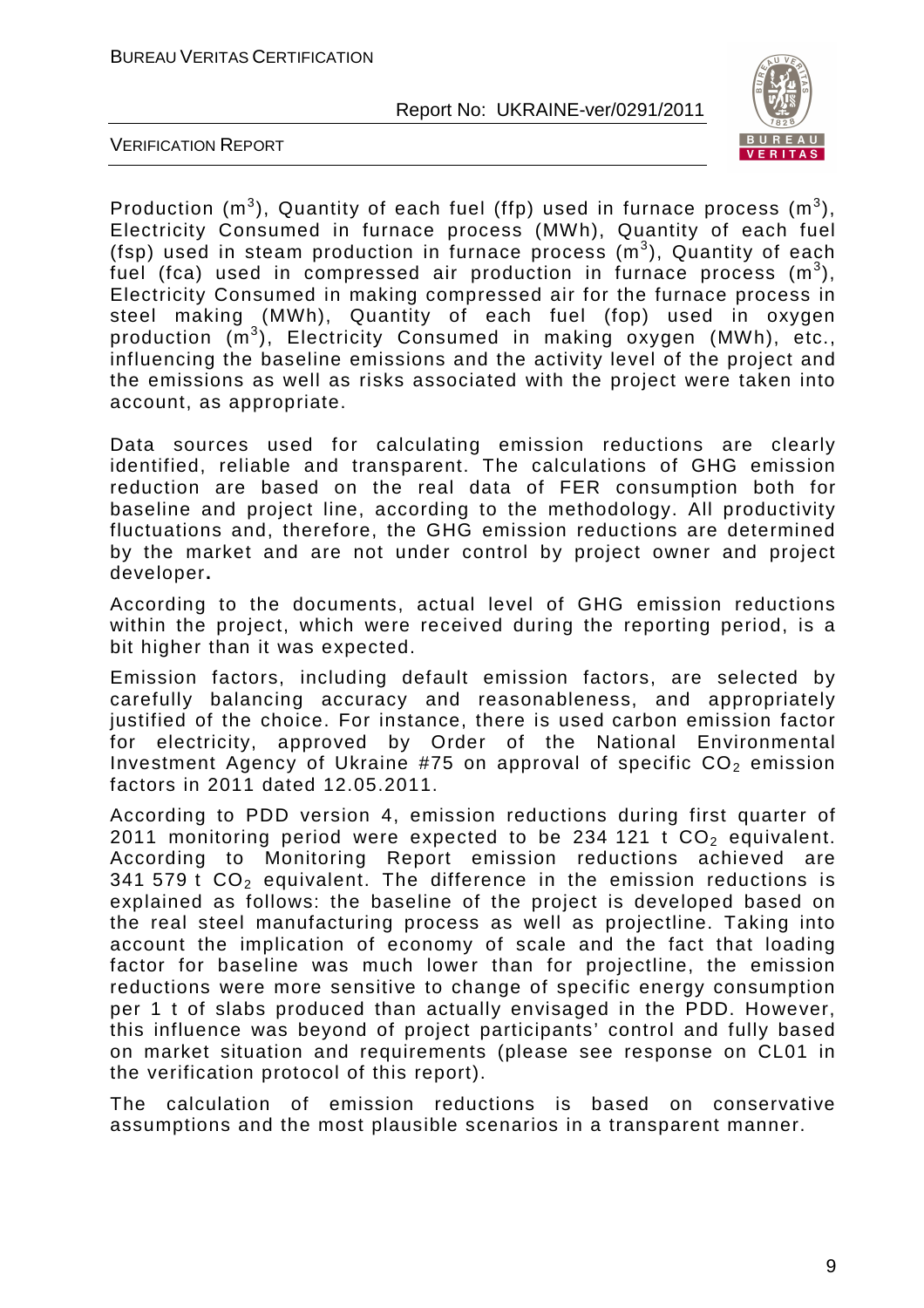

VERIFICATION REPORT

The identified areas of concern as to monitoring plan, project participants response and BV Certification's conclusion are described in Appendix A Table 2 (refer to CL01).

# **3.5 Revision of monitoring plan (99-100)**

Not applicable.

## **3.6 Data management (101)**

The data and their sources, provided in monitoring report, are clearly identified, reliable and transparent.

The implementation of data collection procedures is in accordance with the monitoring plan, including the quality control and quality assurance procedures. These procedures are mentioned in the section "References" of this report.

The function of the monitoring equipment, including its calibration status, is in order.

The evidence and records used for the monitoring are maintained in a traceable manner.

The data collection and management system for the project is in accordance with the monitoring plan. As a fact, the complete data is stored electronically and documented. The necessary procedures have been defined in internal procedures.

The Chief Metrological Specialist of the AISW is in charge for maintenance of the facilities and monitoring equipment as well as for their accuracy required by Regulation PP 229-Э-056-863/02-2005 of "Metrological services of the metallurgical mills" and by "Guiding Metrological Instructions". In case of defect, discovered in the monitoring equipment, the actions of the staff are determined in Guiding Metrological Instructions. The measurements are conducted constantly in automatic regime. Data are collected in the electronic AISW database and in printed documents. Also, data are systematized in the documents of the daily, monthly and annually registration. All those documents are saved in the planning-economic department.

The measurement results are being used by the Chief power-engineering specialist department, by the following services and technical staff of the Steel Mill. They are reflected in the technological instructions of production processes regime and also in the "Guiding Metrological Instructions" revised versions. The monitoring data reports and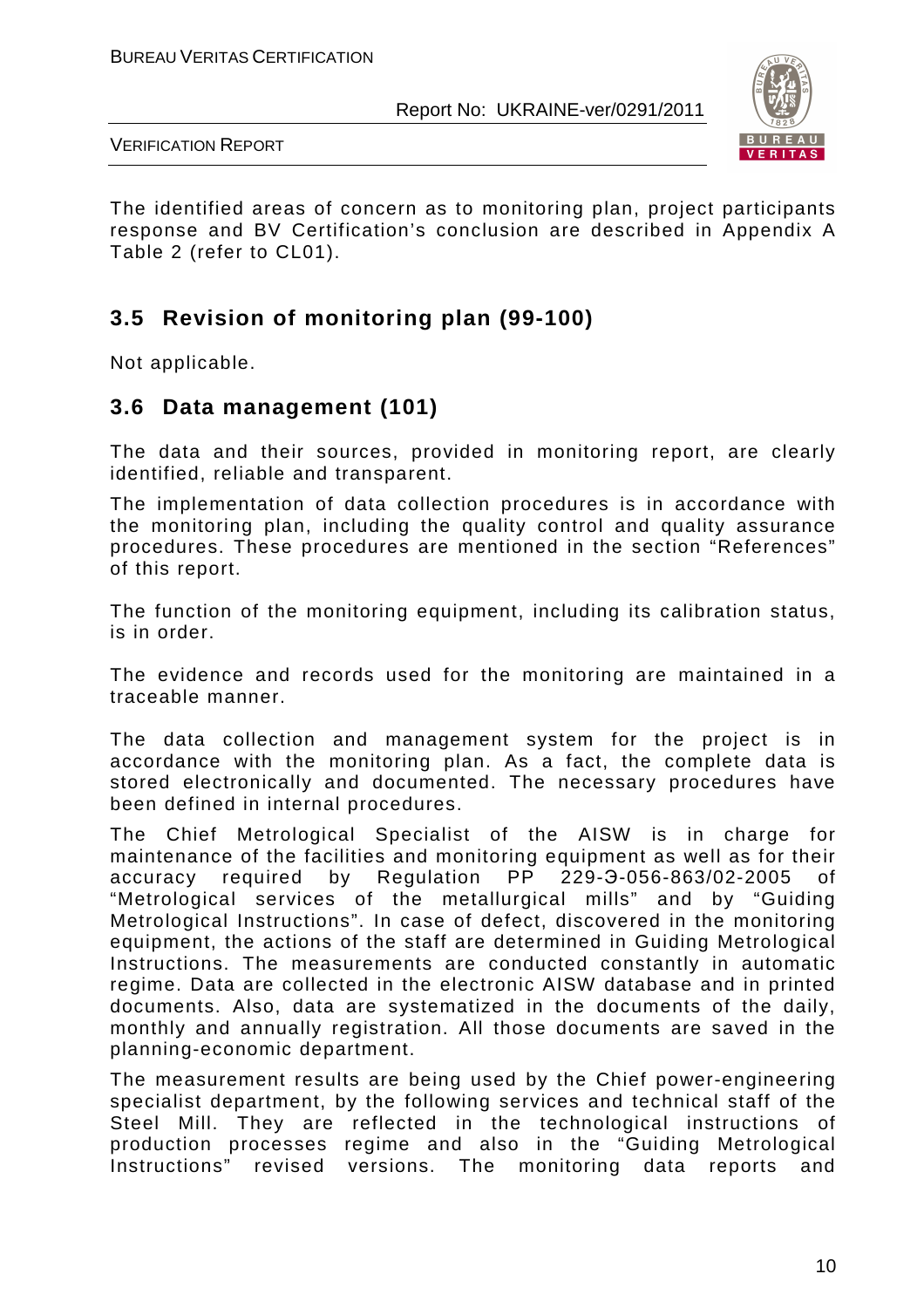

VERIFICATION REPORT

calculations are under the competence of the Chief power engineering specialist assistant in accordance to the interior orders of the Steel Mill.

The management of PJSC "AISW" has organized appropriate staff training to operate the project equipment. Thus, the trainings were conducted at the Ukrainian and foreign plants in order to operate Slab Casters and LD Converters. With the project equipment introduction the workers of PJSC "AISW" have the opportunity to update their working skills, stimulated by the permanent educational theoretical and practical courses at the Steel Plant. The documented evidences of the staff training performance were given additionally.

The identified areas of concern as to data management, project participants response and BV Certification's conclusion are described in Appendix A Table 2 (refer to CAR04, CAR05, CL02).

#### **3.7 Verification regarding programmes of activities (102- 110)**

Not applicable.

# **4 VERIFICATION OPINION**

Bureau Veritas Certification has performed periodic verification of the first quarter 2011 of the project "Revamping and modernization of the Alchevsk Steel Mill, Ukraine" in Alchevsk, Lugansk region, which developed JI specific approach. The verification was performed on the basis of UNFCCC criteria and host country criteria and also on the criteria given to provide for consistent project operations, monitoring and reporting.

The verification consisted of the following three phases: i) desk review of the project design and the baseline and monitoring plan; ii) follow-up interviews with project stakeholders; iii) resolution of outstanding issues and the issuance of the final verification report and opinion.

The management of Institute for Environment and Energy Conservation Ltd is responsible for the preparation of the GHG emissions data and the reported GHG emissions reductions of the project on the basis set out within the project Monitoring and Verification Plan indicated in the final PDD version 04 dated 30/03/2008. The development and maintenance of records and reporting procedures in accordance with that plan, including the calculation and determination of GHG emission reductions from the project, is the responsibility of the management of the project.

Bureau Veritas Certification verified the Project Monitoring Report version 2 dated 01/08/2011 for the reporting period as indicated below. Bureau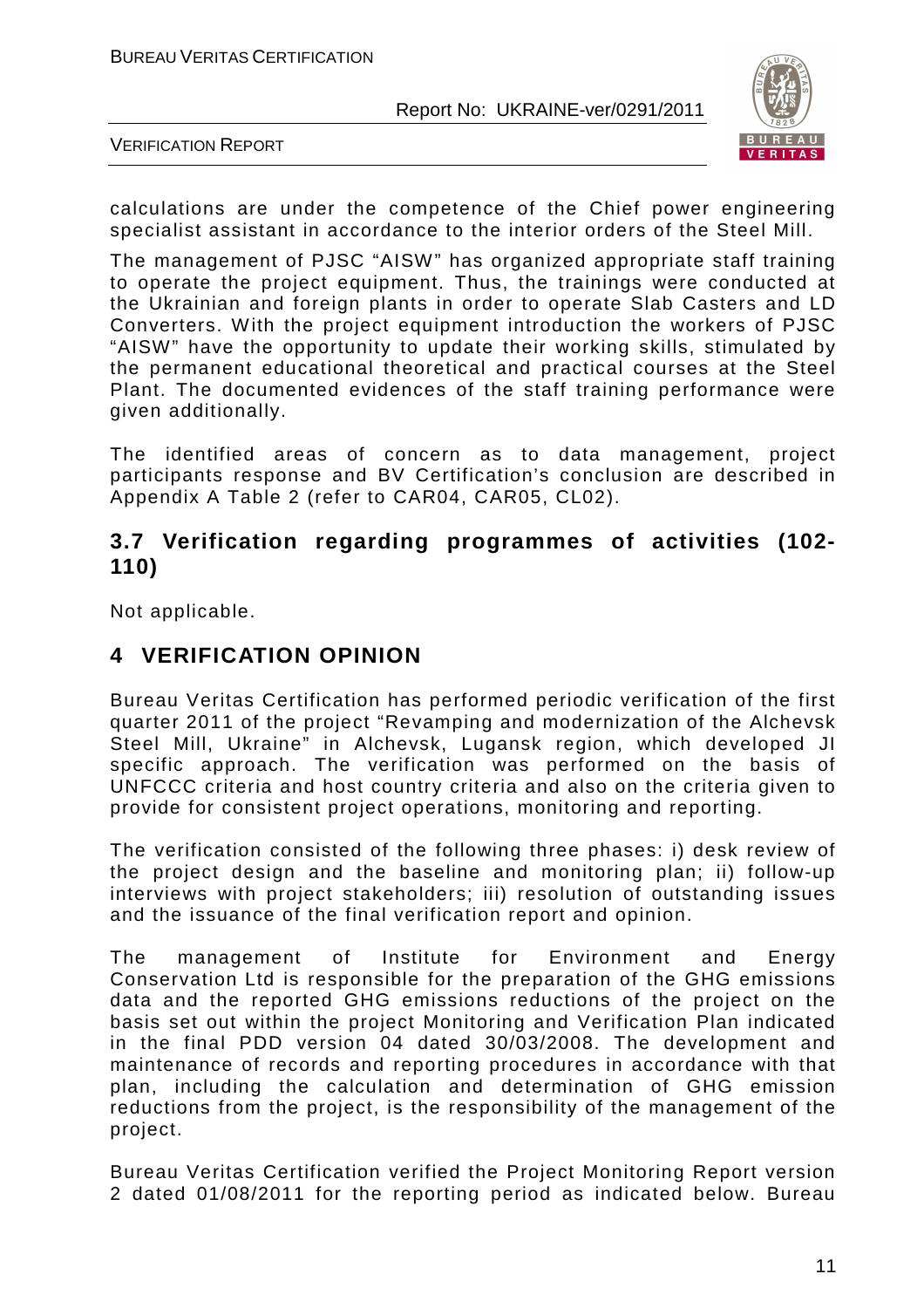

VERIFICATION REPORT

Veritas Certification confirms that the project is implemented as planned and described in approved project design documents. Installed equipment being essential for generating emission reduction runs reliably and is calibrated appropriately (see category 2 Documents of the section 5 in this verification report). The monitoring system is in place and the project is generating GHG emission reductions.

Bureau Veritas Certification can confirm that the GHG emission reduction is accurately calculated and is free of material errors, omissions, or misstatements. Our opinion relates to the project's GHG emissions and resulting GHG emissions reductions reported and related to the approved project baseline and monitoring, and its associated documents. Based on the information we have seen and evaluated, we confirm, with a reasonable level of assurance, the following statement:

Reporting period: From 01/01/2011 to 31/03/2011 Baseline emissions  $\qquad \qquad$ : 3 178 003 t  $CO<sub>2</sub>$  equivalent. Project emissions : 2 836 424 t CO<sub>2</sub> equivalent. Emission Reductions (1<sup>st</sup> quarter 2011) : 341 579 t CO<sub>2</sub> equivalent.

Emission reductions, project emissions and baseline emissions which are stated below are rounded by monitoring report developers to the whole figure (1t) and are based on calculations which are demonstrated in excel file attached to the monitoring report.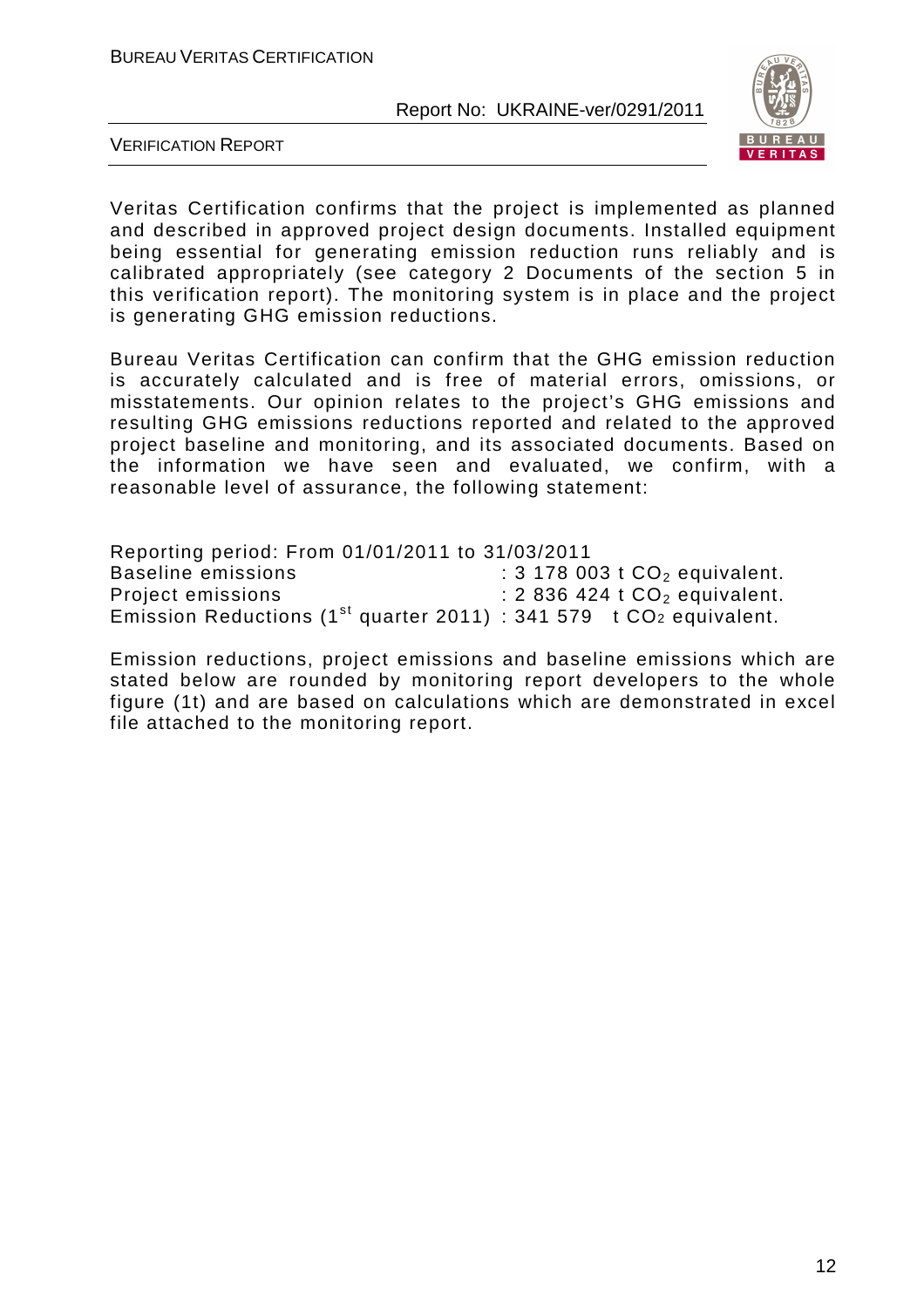

VERIFICATION REPORT

## **5 REFERENCES**

#### **Category 1 Documents:**

Documents provided by Institute for Environmental and Energy Conservation Ltd that relate directly to the GHG components of the project.

- /1/ Project Design Document of JI project "Revamping and modernization of the Alchevsk Steel Mill, Ukraine" version 04 dated 30 of March 2008
- /2/ Monitoring report for the first quarter 2011 of the JI project "Revamping and modernization of the Alchevsk Steel Mill, Ukraine", JI Registration Number UA 1000022, version 1 dated 25/05/2011
- /3/ Monitoring report for the first quarter 2011 of the JI project "Revamping and modernization of the Alchevsk Steel Mill, Ukraine", JI Registration Number UA 1000022, version 2 dated 01/08/2011
- $/4/$ 4<sup>th</sup> quarter of 2010 verification performed by BVCH, report No. UKRAINE-ver/0226/2010 dated 30.05.2011
- /5/ Letter of Approval of National Environmental Investment Agency of Ukraine, № 540/23/7 from 29.07.2008
- $\frac{16}{10}$  Approval of Voluntary participation in a Joint Implementation project of Ministry of Economical Affairs in Netherlands №2007JI03, dated 15 of October 2007

#### **Category 2 Documents:**

Background documents related to the design and/or methodologies employed in the design or other reference documents.

- /1/ Passport #034 of weighing machine Type 250В-250, ser. #1. Calibration dated 13/12/2010
- /2/ Passport of tensometric car weighing machine Type ВЭТВ-50Д, ser. #213. Calibration dated 09/12/2010. Suitability control dated 14/06/2011
- /3/ Passport of tensometric car weighing machine Type 2315ВВ-150Э/2СД, ser. #15. Calibration dated 24/09/2010. Suitability control dated 14/06/2011
- /4/ Passport of tensometric car weighing machine Type 2361ВВ-80Э/1Д, ser. #61. Calibration dated 24/09/2010. Suitability control dated 14/06/2011
- /5/ Passport of mechanic car weighing machine Type Т675 П-200, ser.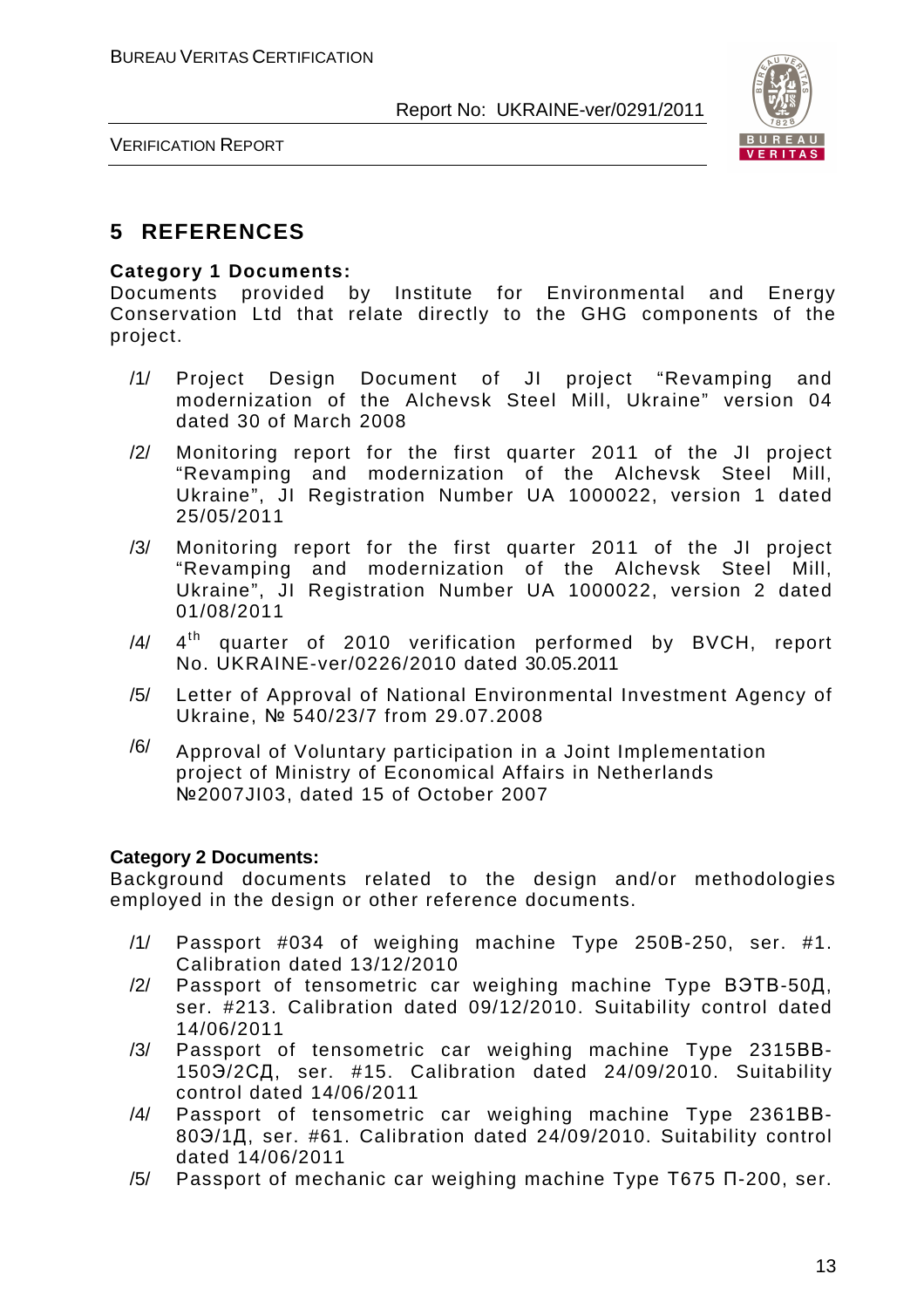

VERIFICATION REPORT

#0084. Calibration dated 11/03/2011. Suitability control dated 14/06/2011

- /6/ Passport of measurement equipment of natural gas consumption (BF#9), ser. #715344, ser. #00076. Calibration dated 06/05/2010
- /7/ Passport of measurement equipment of natural gas consumption at CHP, ser. #93038 (295314). Calibration dated 16/11/2010
- /8/ Passport of measurement equipment of natural gas consumption at CHP, ser. #295315 (93041). Calibration dated 07/06/2011
- /9/ Passport of measurement equipment of natural gas consumption at BF3, ser. #51458 (01522624). Calibration dated 11/02/2011
- /10/ Passport of measurement equipment of natural gas consumption at BF5, ser. #10334 (000225). Calibration dated 23/08/2010
- /11/ Passport of measurement equipment of natural gas consumption (sinter plant), ser. #52206 (09942204). Calibration dated 19/09/2010
- /12/ Passport of measurement equipment of natural gas consumption at BF4, ser. #22526 (05900228). Calibration dated 18/01/2011
- /13/ Passport of measurement equipment of natural gas consumption for drying of ladles (BF1), ser. #02320193. Calibration dated 22/03/2011
- /14/ Passport of measurement equipment of natural gas consumption at GDS, ser. #52511 (11188). Calibration dated 13/07/2010
- /15/ Passport of measurement equipment of natural gas consumption, ser. #51236 (308530). Calibration dated 10/03/2011
- /16/ Passport of measurement equipment of natural gas consumption (input unit), ser. #91G627701 (1104). Calibration dated 01/04/2011
- /17/ Passport of measurement equipment of natural gas consumption for slab caster shop, ser. #91FС04555 (1059). Calibration dated 25/01/2011
- /18/ Passport of measurement equipment of coke oven gas consumption for boilers, ser. #62994 (72733). Calibration dated 06/01/2011
- /19/ Passport of measurement equipment of coke oven gas consumption for blowing, ser. #62996. Calibration dated 03/03/2011
- /20/ Passport of measurement equipment of coke oven gas consumption at BF1, ser. #495684 (300-0502). Calibration dated 14/04/2010
- /21/ Passport of measurement equipment of coke oven gas consumption at GDS (sinter plant), ser. #08876120 (51232). Calibration dated 16/09/2010
- /22/ Order #353 dated 16/05/2011 of changing of joint stock company type
- /23/ Calibration schedule of measurement equipments of electricity accounting
- /24/ Balance of natural gas at Alchevsk Steel Mill for January, February, March 2011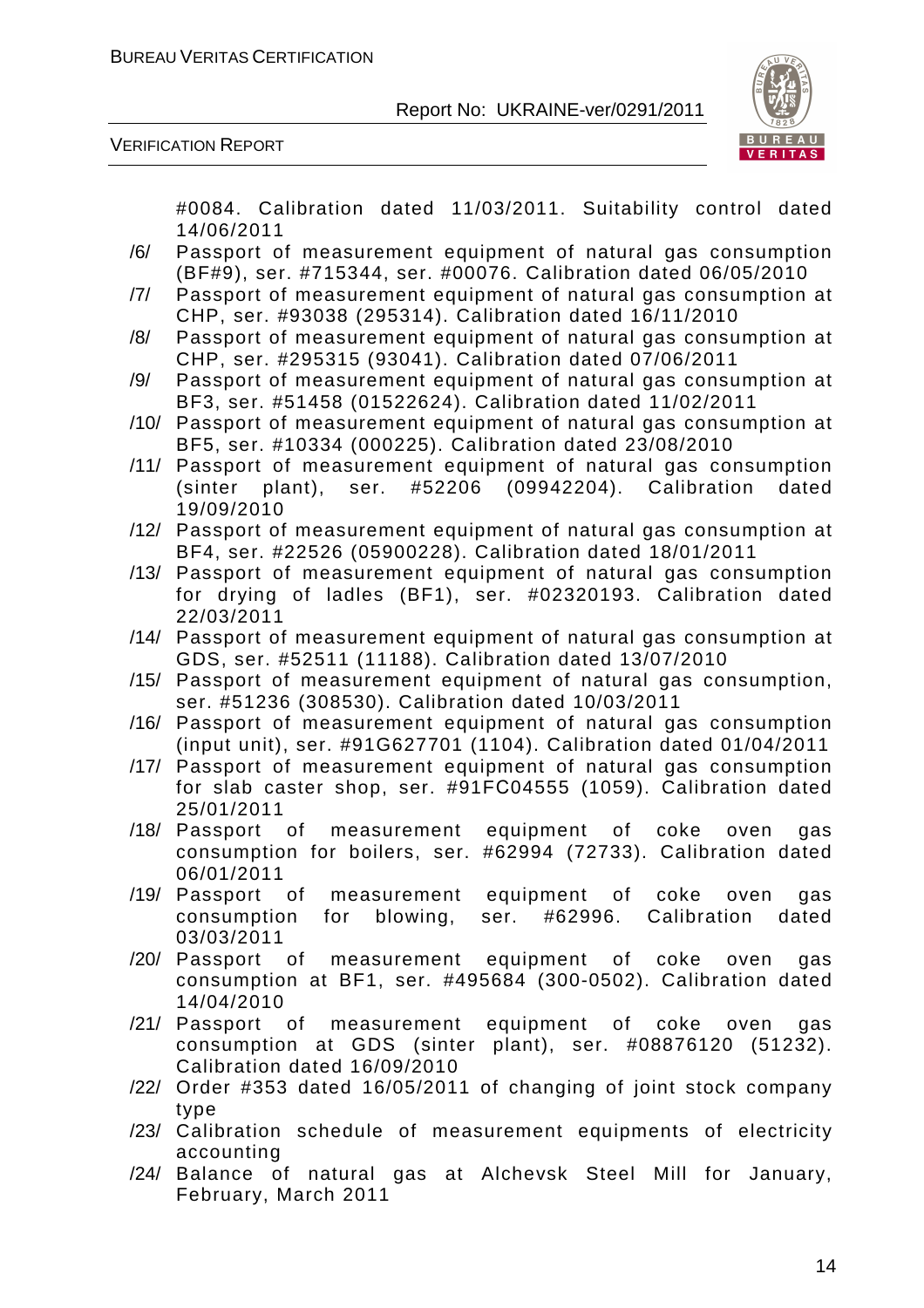

VERIFICATION REPORT

- /25/ Report of air protection for 1 quarter 2011. Form #2-tp (air)
- /26/ Permit #4411200000-164 on pollutant emissions into the air by stationary sources dated 31/05/2011. Permit is valid 5 years from 04/12/2009 to 03/12/2014
- /27/ Permit #4411200000-164а of amendments to the permit #4411200000-164 on pollutant emissions into the air by stationary sources dated 31/05/2011. Permit is valid 5 years from 09/02/2010 to 09/02/2015
- /28/ Permit #4411200000-164б of amendments to the permit #4411200000-164 on pollutant emissions into the air by stationary sources dated 31/05/2011. Permit is valid 5 years from 09/09/2010 to 09/09/2015
- /29/ Permit #2.1 dated 09/06/2011 on waste disposal in 2011. It is valid from 09/06/2011 to 01/01/2012
- /30/ Permit on special water usage #Укр370Луг
- /31/ Log book of electricity accounting (data is for first quarter 2011)
- /32/ Log book of monthly gases balances (coke oven gas, natural gas) for first quarter 2011
- /33/ Log book of actual gases consumption by steel mill shops for first quarter 2011
- /34/ Round diagrams of natural gas accounting
- /35/ Production and technical instruction ПТИЭ-229-ГЭ-049. Electricity accounting. OJSC "Alchevsk Iron and Steel Works"
- /36/ Actual calculation data for January, March 2011
- /37/ Balance of coke oven gas at OJSC "AISW" for January, February, March 2011
- /38/ Balance of natural gas at OJSC "AISW" for January, February, March 2011
- /39/ Photo Electricity meter. Input #2
- /40/ Passport of the table-type scale, ser. #Р1-М1. Calibration is dated 25.04.2011 (SCM1)
- /41/ Passport of the table-type scale, ser. #Р2-М1. Calibration is dated 25.04.2011 (SCM1)
- /42/ Passport of the table-type scale, ser. #Р1-М2. Calibration is dated 25.04.2011 (SCM1)
- /43/ Passport of the table-type scale, ser. #Р2-М2. Calibration is dated 25.04.2011 (SCM1)

#### **Persons interviewed:**

List persons interviewed during the verification or persons that contributed with other information that are not included in the documents listed above.

- /1/ Georgii Bremze deputy chief engineer at PJSC "AISW"
- /2/ Viacheslav Mosolov deputy chief of capital construction administration at PJSC "AISW"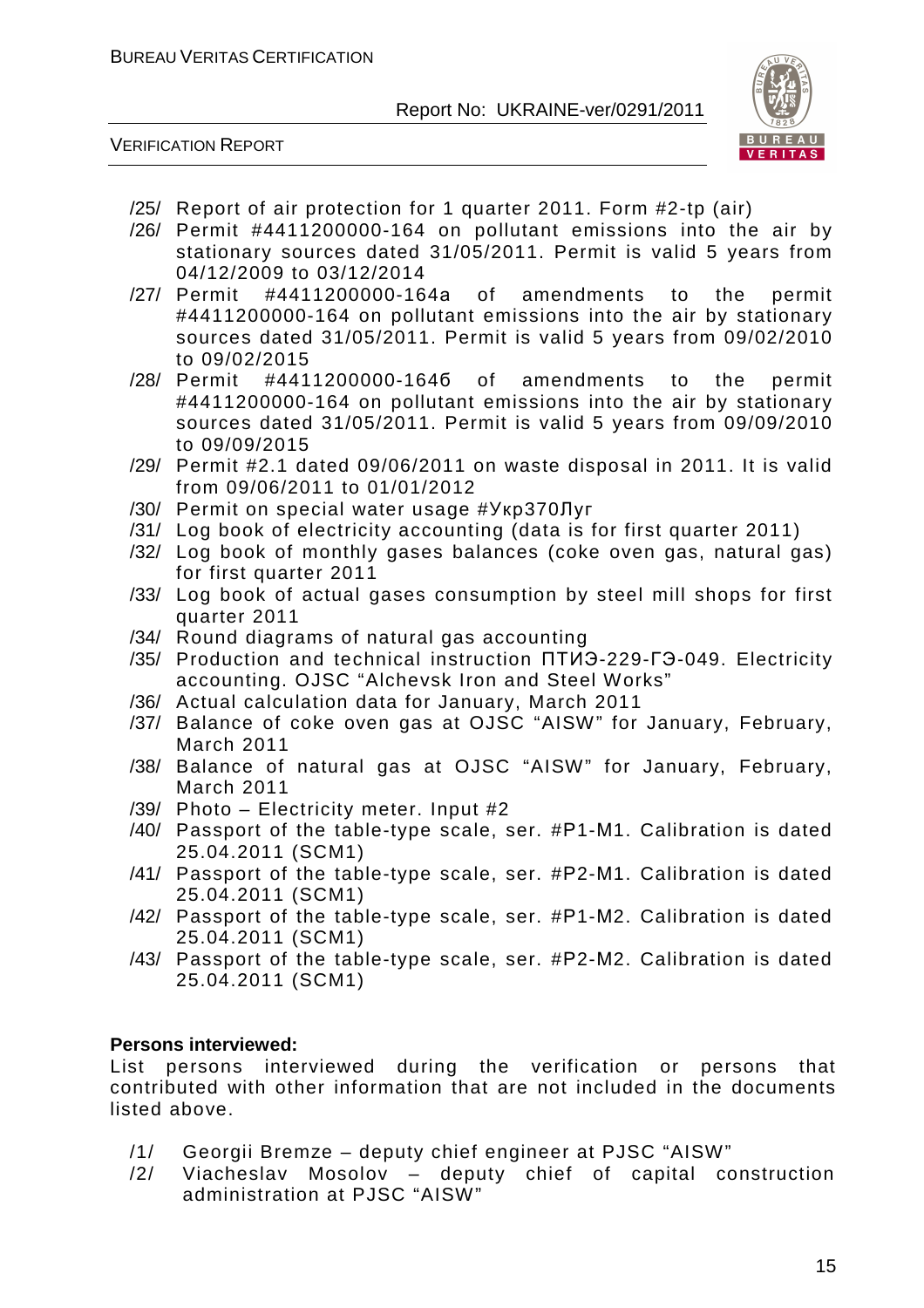

VERIFICATION REPORT

- /3/ Pavlo Sydorov chief metrologist, head of control measurement equipments and apparatus shop at PJSC "AISW"
- /4/ L. Iaroshenko engineer on metrology of central weighting economy
- /5/ O. Tymoshenko deputy head of the shop of weighted economy and technologies
- /6/ V. Merzhyevska deputy chief power engineer of capital construction administration at PJSC "AISW"
- /7/ O. Stepanenko chief of training department at PJSC "AISW"
- /8/ M. Krasnonos chief of environmental protection department at PJSC "AISW"
- /9/ T. Zaporozhets metrology engineer of control measurement equipments and apparatus shop at PJSC "AISW"
- /10/ Olena Kaiutsa chief of team of electricity and technical laboratory at PJSC "AISW"
- /11/ Inna Sushkova chief specialist of foreign economic activity department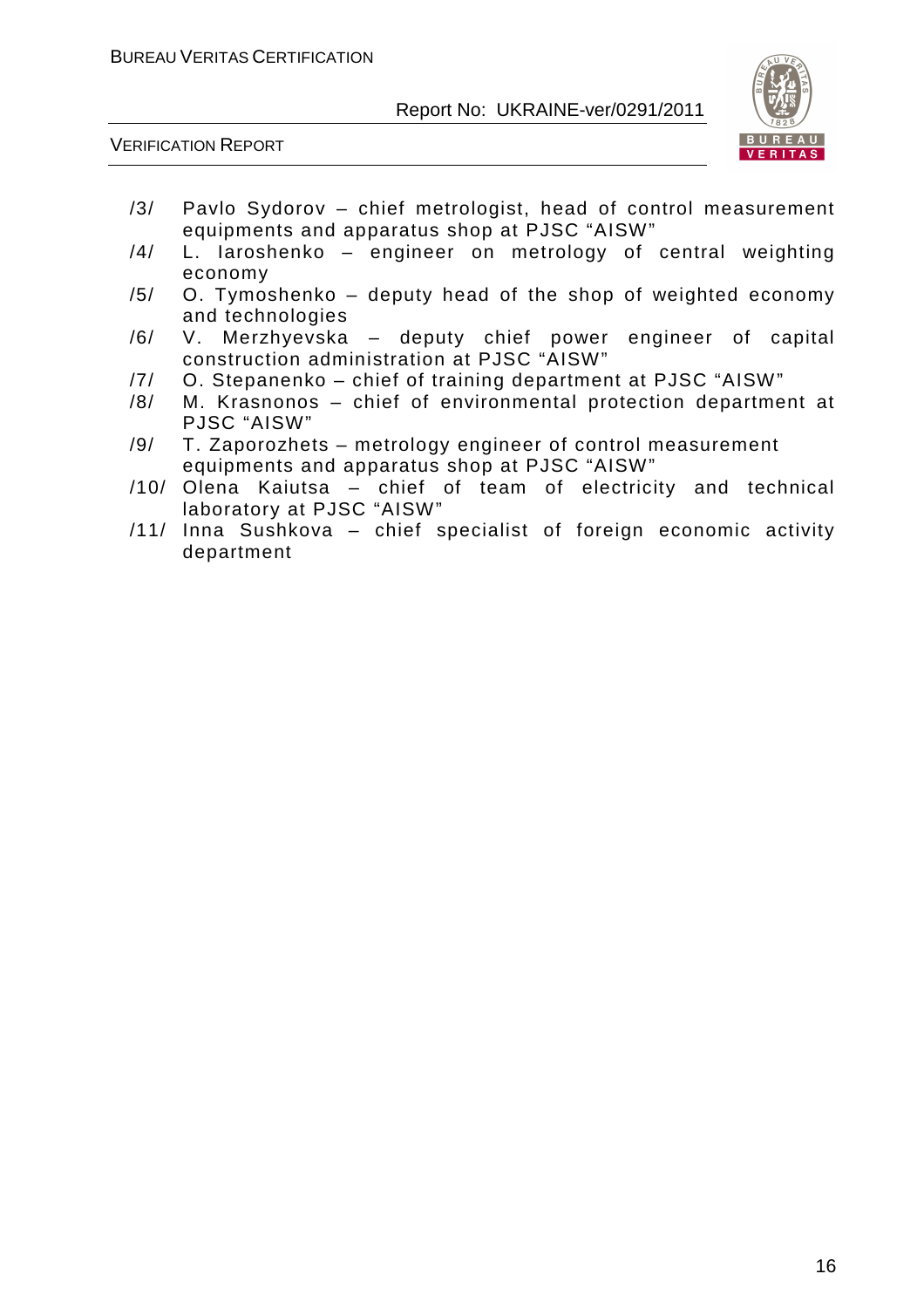

VERIFICATION REPORT

# APPENDIX A: PROJECT VERIFICATION PROTOCOL

#### **Table 1 Check list for verification, according to the JOINT IMPLEMENTATION DETERMINATION AND VERIFICATION MANUAL (Version 01)**

| <b>DVM</b>     | <b>Check Item</b>                                                                                                                                                                                                                                                                 | <b>Initial finding</b>                                                                                                                                                                                                                                                                                                                                                                                        | <b>Draft</b>               | <b>Final</b>     |
|----------------|-----------------------------------------------------------------------------------------------------------------------------------------------------------------------------------------------------------------------------------------------------------------------------------|---------------------------------------------------------------------------------------------------------------------------------------------------------------------------------------------------------------------------------------------------------------------------------------------------------------------------------------------------------------------------------------------------------------|----------------------------|------------------|
| <b>Paragra</b> |                                                                                                                                                                                                                                                                                   |                                                                                                                                                                                                                                                                                                                                                                                                               | <b>Conclusio</b>           | <b>Conclusio</b> |
| ph             |                                                                                                                                                                                                                                                                                   |                                                                                                                                                                                                                                                                                                                                                                                                               | $\mathsf{n}$               | $\mathsf{n}$     |
|                | <b>Project approvals by Parties involved</b>                                                                                                                                                                                                                                      |                                                                                                                                                                                                                                                                                                                                                                                                               |                            |                  |
| 90             | Has the DFPs of at least one Party<br>involved, other than the host Party,<br>issued a written project approval when<br>submitting the first verification report to<br>the secretariat for publication in<br>accordance with paragraph 38 of the JI<br>guidelines, at the latest? | LoAs from both Parties involved in the project<br>have been issued by the respective NFPs. Ukraine<br>is the host Party and the Netherlands is other<br>Party that issued a written project approval.                                                                                                                                                                                                         | OK.                        | OK.              |
| 91             | Are all the written project approvals by<br>Parties involved unconditional?                                                                                                                                                                                                       | The written project approvals by Parties involved<br>are unconditional as they explicitly state the name<br>of the legal entity involved in the JI project.                                                                                                                                                                                                                                                   | <b>OK</b>                  | <b>OK</b>        |
|                | <b>Project implementation</b>                                                                                                                                                                                                                                                     |                                                                                                                                                                                                                                                                                                                                                                                                               |                            |                  |
| 92             | Has the project been implemented in<br>accordance with the PDD regarding<br>which the determination has been<br>deemed final and is so listed on the<br><b>UNFCCC JI website?</b>                                                                                                 | Implementation of the project activity is realized<br>according to the project implementation schedule.<br>There are no deviations or revisions to the<br>determined PDD.<br>Corrective Action Request 01 (CAR01). Please,<br>provide document which confirms that Open Joint<br>Stock Company "AISW" was renamed to Public<br>Joint Stock Company "AISW".<br>Corrective Action Request 02 (CAR02). According | CAR01<br>CAR <sub>02</sub> | <b>OK</b>        |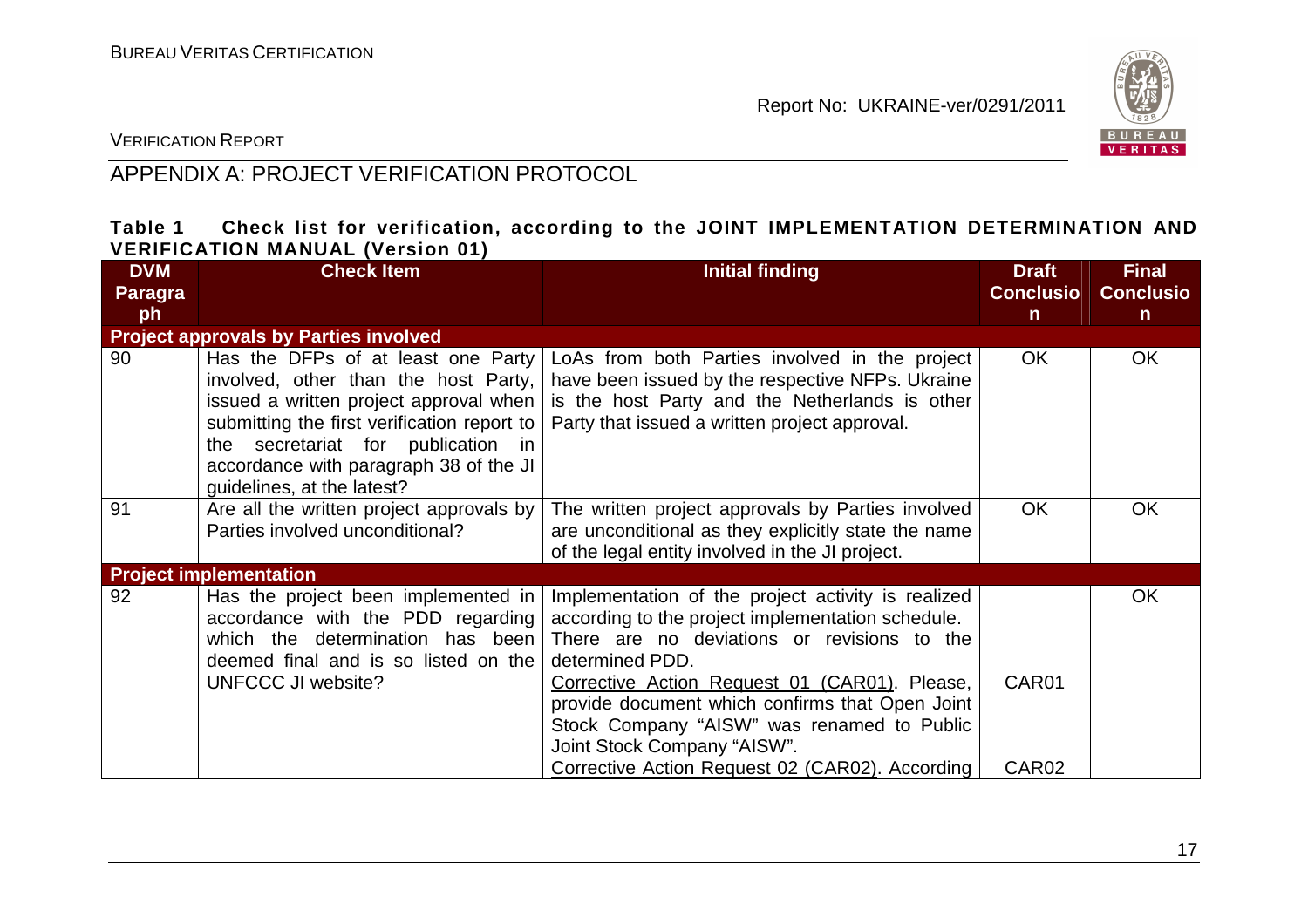VERIFICATION REPORT

Report No: UKRAINE-ver/0291/2011



#### VERITAS **DVM Check Item Initial finding Check Item Initial finding Check Item Initial finding Initial finding Initial finding Final Paragra Conclusio Conclusioph nn** to the documents, Open Joint Stock Company "Alchevsk Iron and Steel Works" was renamed to Public Joint Stock Company "Alchevsk Iron and Steel Work". Please, make corrections in the monitoring report. 93 What is the status of operation of the According to the PDD, there are seven phases for **OK** project during the monitoring period? implementation in the JI project. Monitoring report indicated the current status of the project activity implementation. Based on indicated materials, there is known that all basic units were operational in the reporting period. The value of emission reduction achieved for the first quarter 2011 makes 341 579 t CO2 equivalent and that one estimated in PDD - 234 121 t CO2. According to the situation provided in the monitoring report, the implication of economy of scale and the fact that loading factor for baseline was much lower than for projectline, the emission reductions were more sensitive to change of specific energy consumption per 1 t of slabs produced than actually envisaged in the PDD. However, this influence was beyond of control of the project participants and fully depended on market situation and requirements. CAR03 Corrective Action Request 03 (CAR03). Please, revise calculation of emission reduction, and pay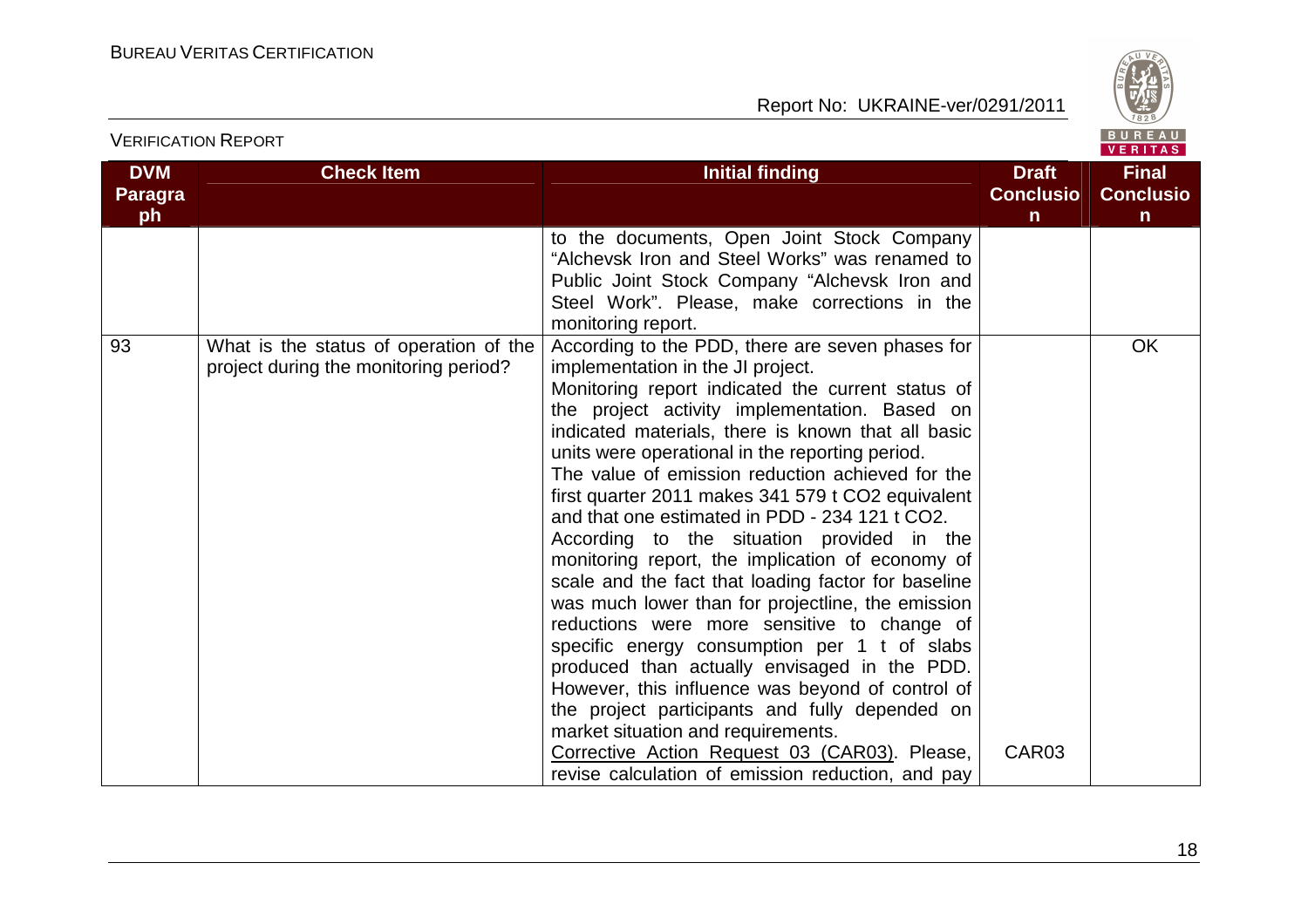

|                                    | <b>VERIFICATION REPORT</b>                                                                                                                                                                                                                                                                                                                                              |                                                                                                                                                                                                                                                                                                                                                                                                                                                                             |                                                  | BUREAU<br><b>VERITAS</b>                         |
|------------------------------------|-------------------------------------------------------------------------------------------------------------------------------------------------------------------------------------------------------------------------------------------------------------------------------------------------------------------------------------------------------------------------|-----------------------------------------------------------------------------------------------------------------------------------------------------------------------------------------------------------------------------------------------------------------------------------------------------------------------------------------------------------------------------------------------------------------------------------------------------------------------------|--------------------------------------------------|--------------------------------------------------|
| <b>DVM</b><br><b>Paragra</b><br>ph | <b>Check Item</b>                                                                                                                                                                                                                                                                                                                                                       | <b>Initial finding</b>                                                                                                                                                                                                                                                                                                                                                                                                                                                      | <b>Draft</b><br><b>Conclusio</b><br>$\mathsf{n}$ | <b>Final</b><br><b>Conclusio</b><br>$\mathsf{n}$ |
|                                    |                                                                                                                                                                                                                                                                                                                                                                         | your special attention on calculation values for<br>February 2011.                                                                                                                                                                                                                                                                                                                                                                                                          |                                                  |                                                  |
|                                    | <b>Compliance with monitoring plan</b>                                                                                                                                                                                                                                                                                                                                  |                                                                                                                                                                                                                                                                                                                                                                                                                                                                             |                                                  |                                                  |
| 94                                 | Did the monitoring occur in accordance<br>with the monitoring plan included in the<br>PDD regarding which the determination<br>has been deemed final and is so listed<br>on the UNFCCC JI website?                                                                                                                                                                      | The monitoring process at PJSC "AISW" is carried<br>out in accordance with the monitoring plan<br>included in the registered PDD version 04 dated<br>30.03.2008.<br>Data used for calculation of emissions reduction<br>based on information that confirmed by PJSC<br>"AISW" documents.                                                                                                                                                                                    | <b>OK</b>                                        | OK                                               |
| 95(a)                              | For calculating the emission reductions<br>or enhancements of net removals, were<br>key factors, e.g. those listed in 23 (b)<br>(i)-(vii) above, influencing the baseline<br>emissions or net removals and the<br>activity level of the project and the<br>emissions or removals as well as risks<br>associated with the project taken into<br>account, as appropriate? | According to the monitoring report, there is taken<br>into account key factors (such as emission factor<br>of the fuel, emission factor for electricity<br>consumption, default emission factors etc.),<br>production level, amount of the fuel consumption,<br>market situation and other risks associated with<br>the implementation of the project activity that can<br>influence to the baseline and project emission, and<br>emission reduction due to the JI project. | <b>OK</b>                                        | <b>OK</b>                                        |
| 95(b)                              | Are data sources used for calculating<br>emission reductions or enhancements<br>of net removals clearly identified,<br>reliable and transparent?                                                                                                                                                                                                                        | Data sources used for calculating emission<br>reductions are clearly identified, reliable and<br>transparent. On site responsible person register<br>data from the measurement equipments and fixed<br>monitoring data to logbooks, monthly data<br>collected to the actual calculation reports.<br>Moreover, there is general database of recording                                                                                                                        | <b>OK</b>                                        | <b>OK</b>                                        |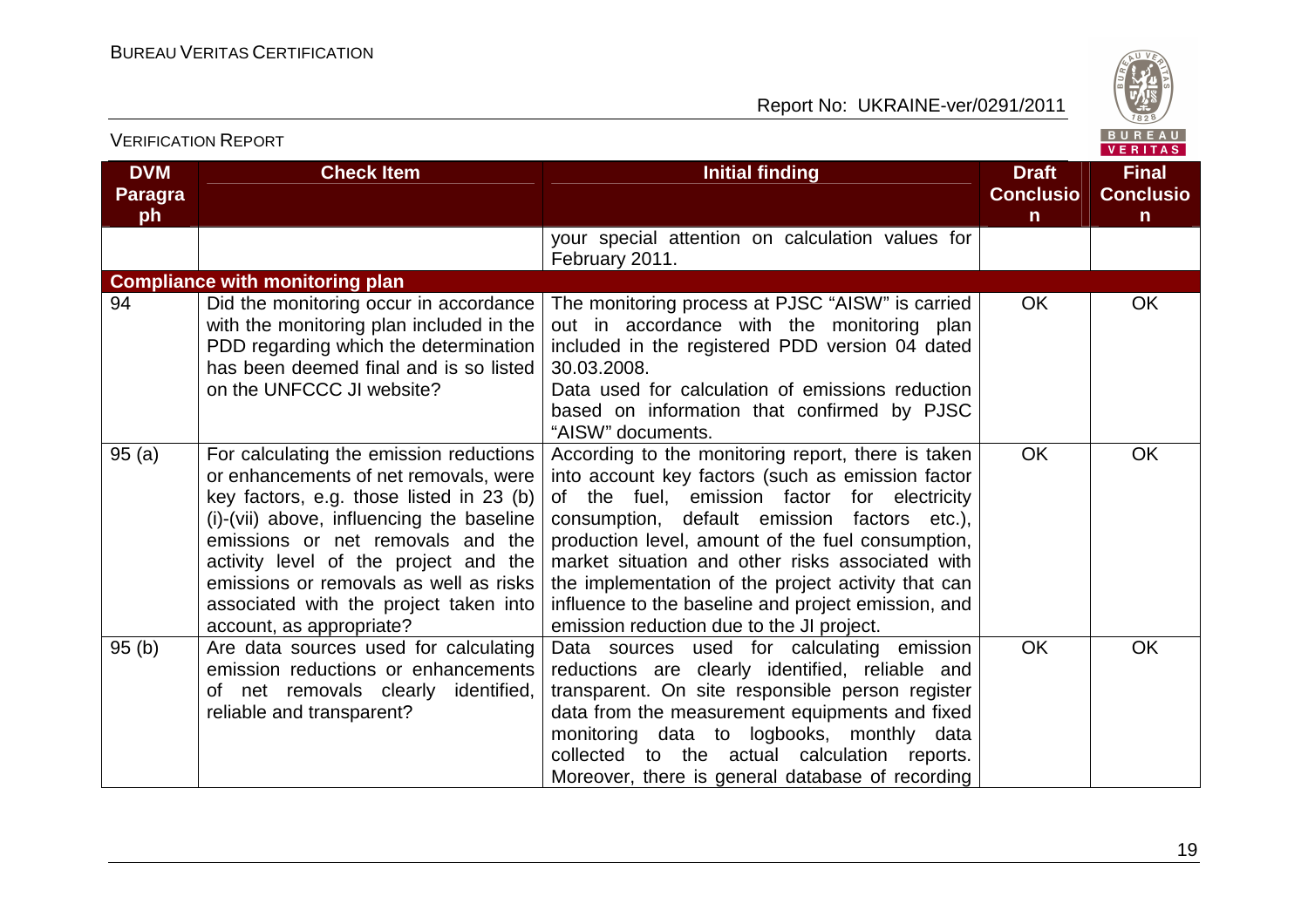

**Final Conclusion** 

VERITAS

**OK** 

**DVM Paragraph Check Item Initial finding Check Item Initial finding Check Item Initial finding Initial finding Initial finding Conclusion**data. As a fact, this database is maintained by Deputy of power engineer of PJSC "AISW". 95 (c)  $\qquad$  | Are emission factors, including default | In this project different types of emission factors emission factors, if used for calculating the emission reductions or enhancements of net removals, selected by carefully balancing accuracy and reasonableness, and appropriately justified of the choice? (EF) are used for calculation of emission reduction due to the project activity. For instance, there are used EF of the natural gas, EF for electricity consumption, and other default emissions factors. Based on Order #75 issued by National Environmental Investment Agency of Ukraine, the most recent value of  $CO<sub>2</sub>$  emission factor for electricity consumption was used during emission reductions calculation. The calculation of emission reductions is based on OK OK 95 (d) Is the calculation of emission reductions or enhancements of net removals based on conservative assumptions and the most plausible scenarios in a transparent manner? conservative assumptions and the most plausible scenarios in a transparent manner. As a result of documents revision, all data connected with estimation of emission reduction is prevented through the Monitoring report and excel spreadsheet with calculation. Clarification Request 01 (CL01). Please, clarify information on the difference of amount of ERU's achieved for the first quarter of 2011 in comparison with estimated value stated in the PDD for the same period. CL<sub>01</sub> **Applicable to JI SSC projects only** 

96 Solution is the relevant threshold to be classified Not applicable **OK** Not applicable Not Applicable OK

VERIFICATION REPORT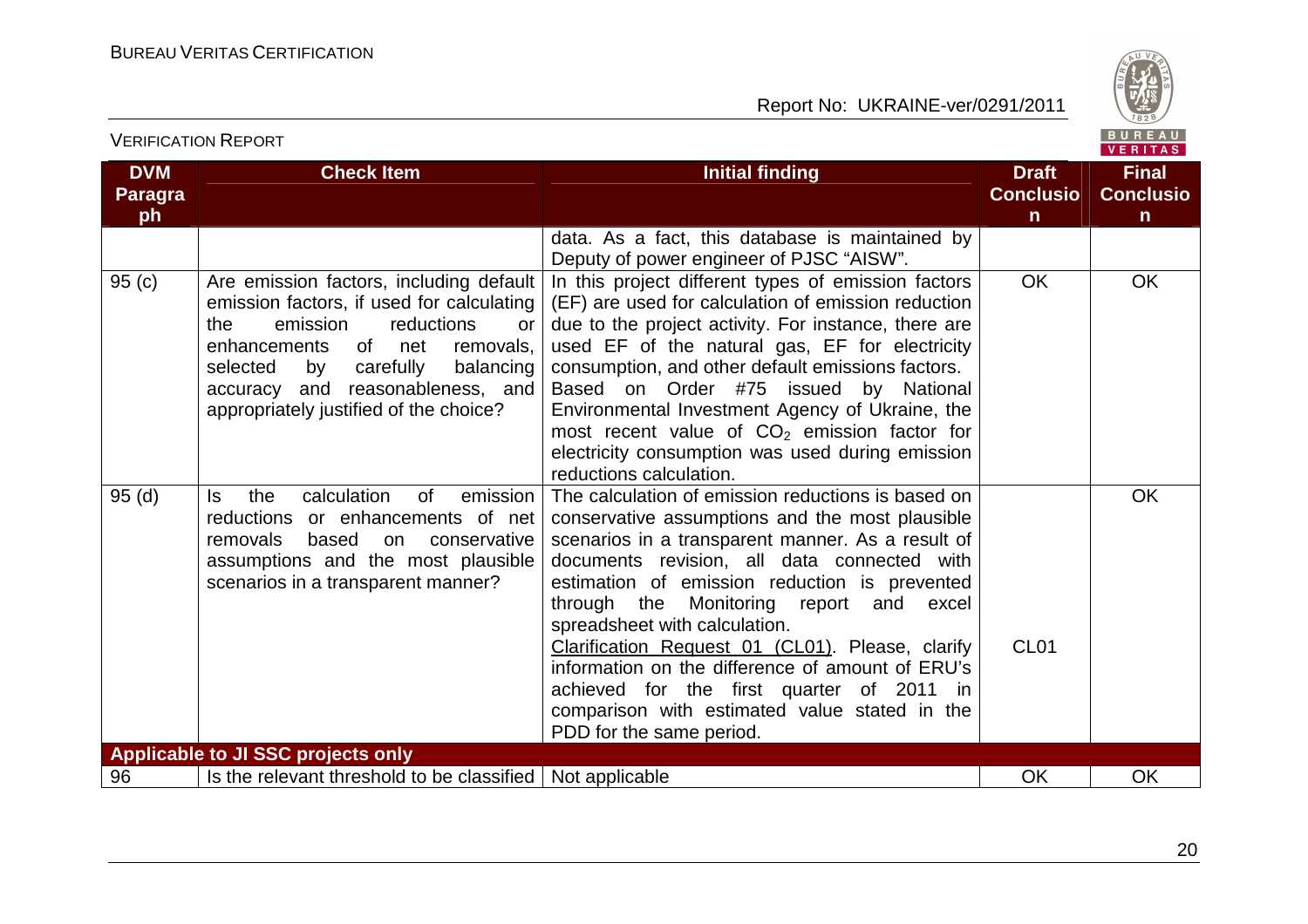

| <b>VERIFICATION REPORT</b>         |                                                                                                                                                                                                                                                                                                                                                  |                        |                                       | BUREAU<br>VERITAS                                |
|------------------------------------|--------------------------------------------------------------------------------------------------------------------------------------------------------------------------------------------------------------------------------------------------------------------------------------------------------------------------------------------------|------------------------|---------------------------------------|--------------------------------------------------|
| <b>DVM</b><br><b>Paragra</b><br>ph | <b>Check Item</b>                                                                                                                                                                                                                                                                                                                                | <b>Initial finding</b> | <b>Draft</b><br><b>Conclusio</b><br>n | <b>Final</b><br><b>Conclusio</b><br>$\mathsf{n}$ |
|                                    | as JI SSC project not exceeded during<br>the monitoring period on an annual<br>average basis?<br>If the threshold is exceeded, is the<br>maximum emission reduction level<br>estimated in the PDD for the JI SSC<br>project or the bundle for the monitoring<br>period determined?                                                               |                        |                                       |                                                  |
|                                    | Applicable to bundled JI SSC projects only                                                                                                                                                                                                                                                                                                       |                        |                                       |                                                  |
| 97(a)                              | Has the composition of the bundle not<br>changed from that is stated in F-JI-<br><b>SSCBUNDLE?</b>                                                                                                                                                                                                                                               | Not applicable         | <b>OK</b>                             | OK                                               |
| 97(b)                              | If the determination was conducted on<br>the basis of an overall monitoring plan,<br>have the project participants submitted<br>a common monitoring report?                                                                                                                                                                                      | Not applicable         | <b>OK</b>                             | <b>OK</b>                                        |
| 98                                 | If the monitoring is based on a<br>plan that provides for<br>monitoring<br>overlapping monitoring periods, are the<br>monitoring periods per component of<br>the project clearly specified in the<br>monitoring report?<br>Do the monitoring periods not overlap<br>with those for which verifications were<br>already deemed final in the past? | Not applicable         | <b>OK</b>                             | OK                                               |
|                                    | <b>Revision of monitoring plan</b>                                                                                                                                                                                                                                                                                                               |                        |                                       |                                                  |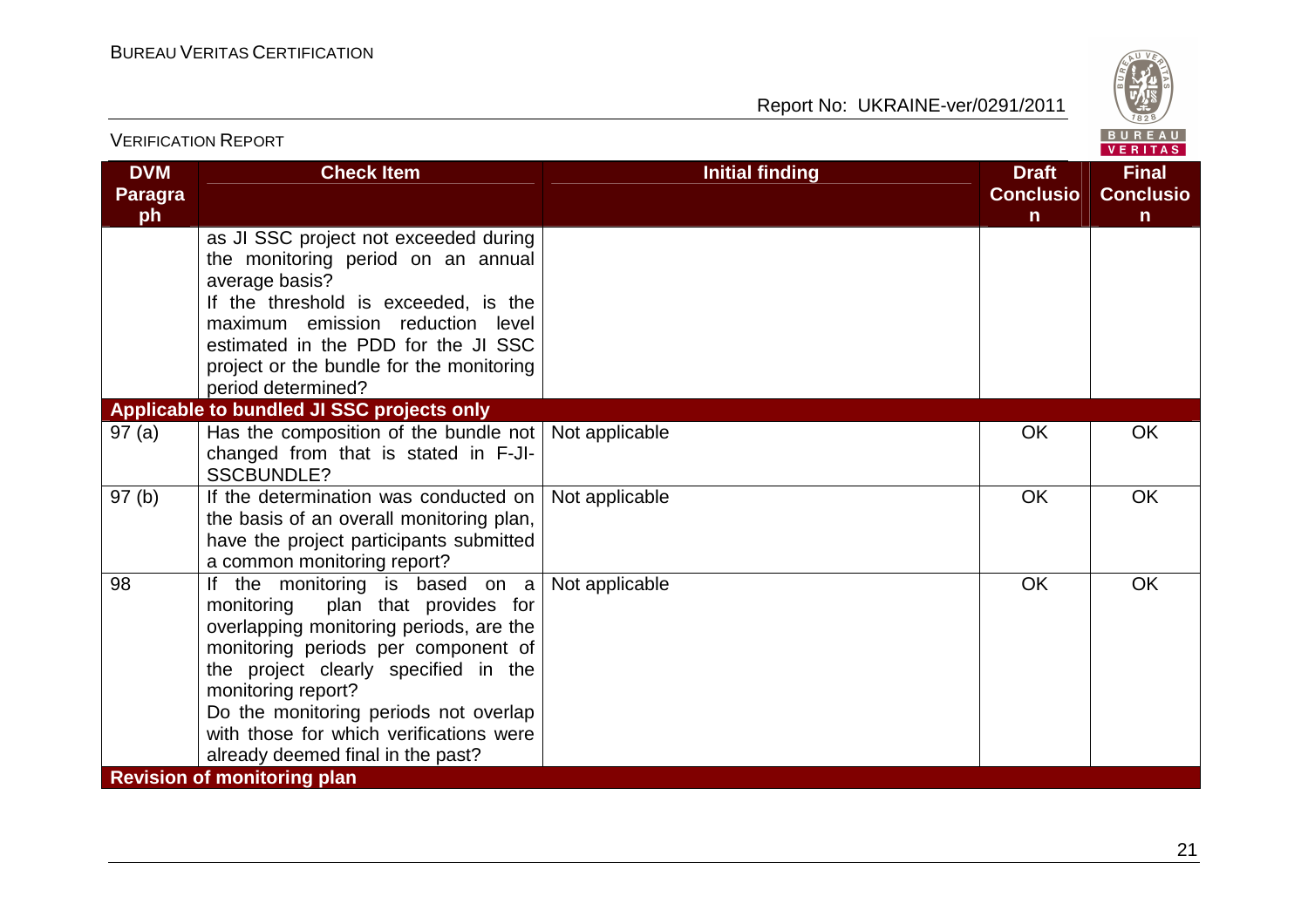

| <b>VERIFICATION REPORT</b>         |                                                                                                                                                                                                                                                                                              |                                                                                                                                                                                                                                                                                                                                                                                                                          |                                                  | BUREAU<br><b>VERITAS</b>                         |
|------------------------------------|----------------------------------------------------------------------------------------------------------------------------------------------------------------------------------------------------------------------------------------------------------------------------------------------|--------------------------------------------------------------------------------------------------------------------------------------------------------------------------------------------------------------------------------------------------------------------------------------------------------------------------------------------------------------------------------------------------------------------------|--------------------------------------------------|--------------------------------------------------|
| <b>DVM</b><br><b>Paragra</b><br>ph | <b>Check Item</b>                                                                                                                                                                                                                                                                            | <b>Initial finding</b>                                                                                                                                                                                                                                                                                                                                                                                                   | <b>Draft</b><br><b>Conclusio</b><br>$\mathsf{n}$ | <b>Final</b><br><b>Conclusio</b><br>$\mathsf{n}$ |
|                                    | Applicable only if monitoring plan is revised by project participant                                                                                                                                                                                                                         |                                                                                                                                                                                                                                                                                                                                                                                                                          |                                                  |                                                  |
| 99(a)                              | Did the project participants provide an $\vert$ Not applicable<br>appropriate<br>justification<br>the<br>for<br>proposed revision?                                                                                                                                                           |                                                                                                                                                                                                                                                                                                                                                                                                                          | <b>OK</b>                                        | <b>OK</b>                                        |
| 99(b)                              | Does the proposed revision improve<br>the accuracy and/or applicability of<br>information collected compared to the<br>monitoring<br>without<br>original<br>plan<br>changing conformity with the relevant<br>rules<br>regulations<br>and<br>for<br>the<br>establishment of monitoring plans? | Not applicable                                                                                                                                                                                                                                                                                                                                                                                                           | <b>OK</b>                                        | OK                                               |
| Data management                    |                                                                                                                                                                                                                                                                                              |                                                                                                                                                                                                                                                                                                                                                                                                                          |                                                  |                                                  |
| 101 $(a)$                          | Is the implementation of data collection<br>procedures in accordance with the<br>monitoring plan, including the quality<br>control<br>and<br>quality<br>assurance<br>procedures?                                                                                                             | Procedures of data collection are implemented in<br>compliance with the monitoring plan. There is used<br>system of data collection on FER consumption.<br>Also, used measuring equipment, such as scales,<br>gas meters, water meters, steam meters,<br>electricity consumption meters. Monitoring data of<br>the project is monitored continuously due to<br>specific monitoring system and measurement<br>equipments. | <b>OK</b>                                        | OK                                               |
| 101(b)                             | function of<br>the<br>monitoring<br>Is the<br>calibration<br>equipment, including<br>its<br>status, is in order?                                                                                                                                                                             | All monitoring equipments have calibration. It is<br>calibrated with periodic frequency (passport state<br>the calibration frequency for every device)<br>according to the national regulations.<br>During site visit verifiers received and reviewed                                                                                                                                                                    |                                                  | OK                                               |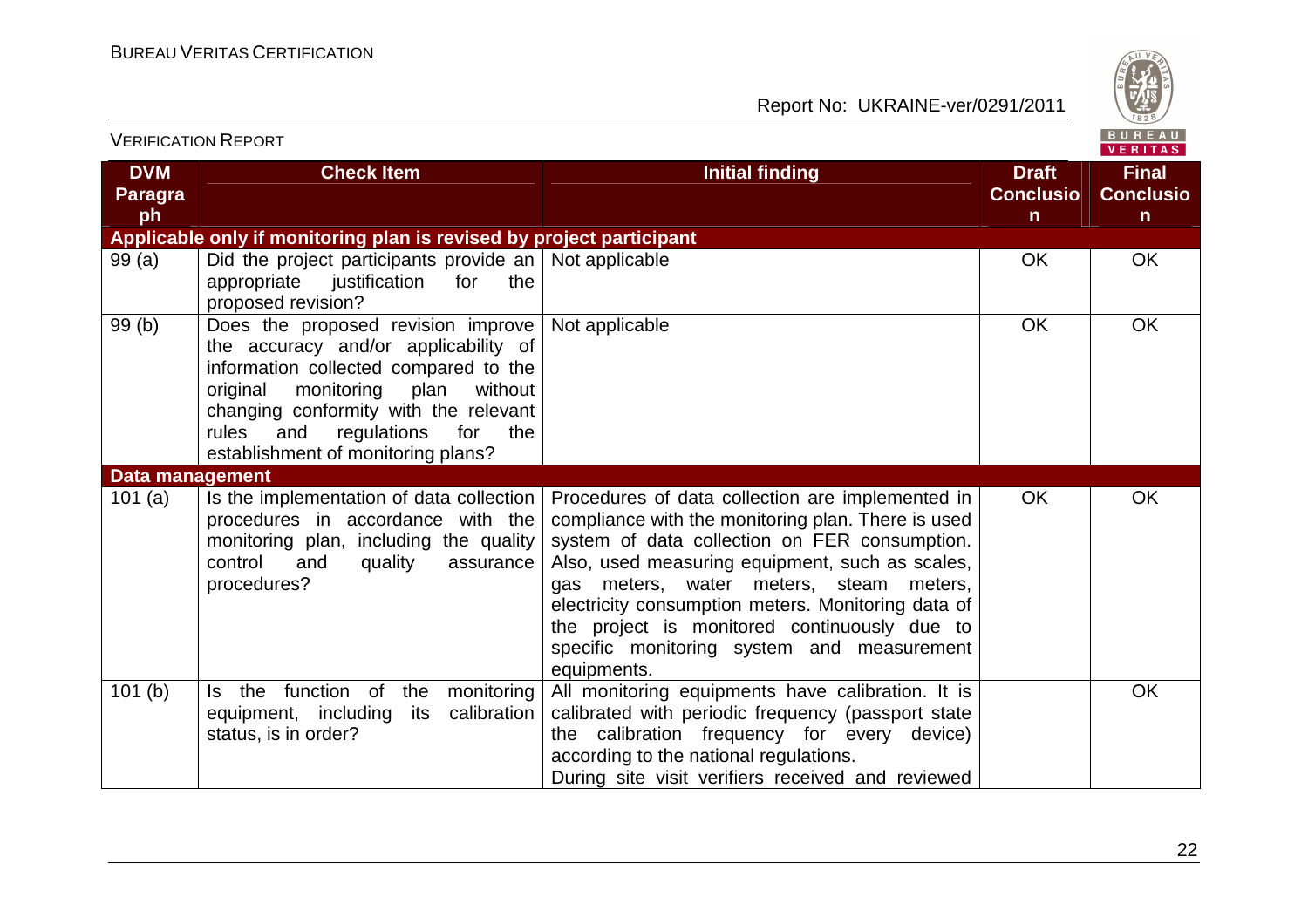

| <b>DVM</b> | <b>Check Item</b>                                                                  | <b>Initial finding</b>                                                                                 | <b>Draft</b>     | <b>Final</b>     |
|------------|------------------------------------------------------------------------------------|--------------------------------------------------------------------------------------------------------|------------------|------------------|
| Paragra    |                                                                                    |                                                                                                        | <b>Conclusio</b> | <b>Conclusio</b> |
| ph         |                                                                                    |                                                                                                        | n.               | $\mathsf{n}$     |
|            |                                                                                    | passports of some measurement equipment on a                                                           |                  |                  |
|            |                                                                                    | spot-check basis.                                                                                      |                  |                  |
|            |                                                                                    | Corrective Action Request 04 (CAR04). Please, in                                                       | CAR04            |                  |
|            |                                                                                    | the Monitoring report provide information about                                                        |                  |                  |
|            |                                                                                    | measurement equipments that used during data                                                           |                  |                  |
|            |                                                                                    | monitoring.                                                                                            |                  |                  |
|            |                                                                                    | Corrective Action Request 05 (CAR05). Please, in                                                       | CAR05            |                  |
|            |                                                                                    | section 7 of the monitoring report correct reference                                                   |                  |                  |
|            |                                                                                    | and indicate direct reference to the description of                                                    |                  |                  |
|            |                                                                                    | measurement equipment provided in Annex 1 to                                                           |                  |                  |
|            |                                                                                    | the MR.                                                                                                |                  |                  |
|            |                                                                                    | Clarification Request 02 (CL02). Please, clarify                                                       | CL <sub>02</sub> |                  |
|            |                                                                                    | and explain a situation connected with scale for                                                       |                  |                  |
|            |                                                                                    | weighing steel slabs (type 02BK-450M, ser. #1),                                                        |                  |                  |
|            |                                                                                    | and provide the passport of this scale.                                                                |                  |                  |
| 101 (c)    | Are the evidence and records used for                                              | The evidence and records used for the monitoring                                                       | <b>OK</b>        | <b>OK</b>        |
|            | monitoring<br>maintained<br>the<br>in<br>- a<br>traceable manner?                  | are maintained on site of every device and in                                                          |                  |                  |
|            |                                                                                    | technical department in a traceable manner.                                                            | <b>OK</b>        | OK               |
| $101$ (d)  | Is the data collection and management                                              | The data collection and management system for                                                          |                  |                  |
|            | system for the project in accordance<br>with the                                   | the project in accordance with the monitoring plan.<br>Implementation of monitoring system was checked |                  |                  |
|            |                                                                                    |                                                                                                        |                  |                  |
|            | monitoring plan?                                                                   | through site visit, and concluded that monitoring<br>system is completely in accordance with the       |                  |                  |
|            |                                                                                    | monitoring plan.                                                                                       |                  |                  |
|            | Verification regarding programs of activities (additional elements for assessment) |                                                                                                        |                  |                  |
| 102        | Is any JPA that has not been added to $\vert$ Not applicable                       |                                                                                                        | OK               | <b>OK</b>        |
|            |                                                                                    |                                                                                                        |                  |                  |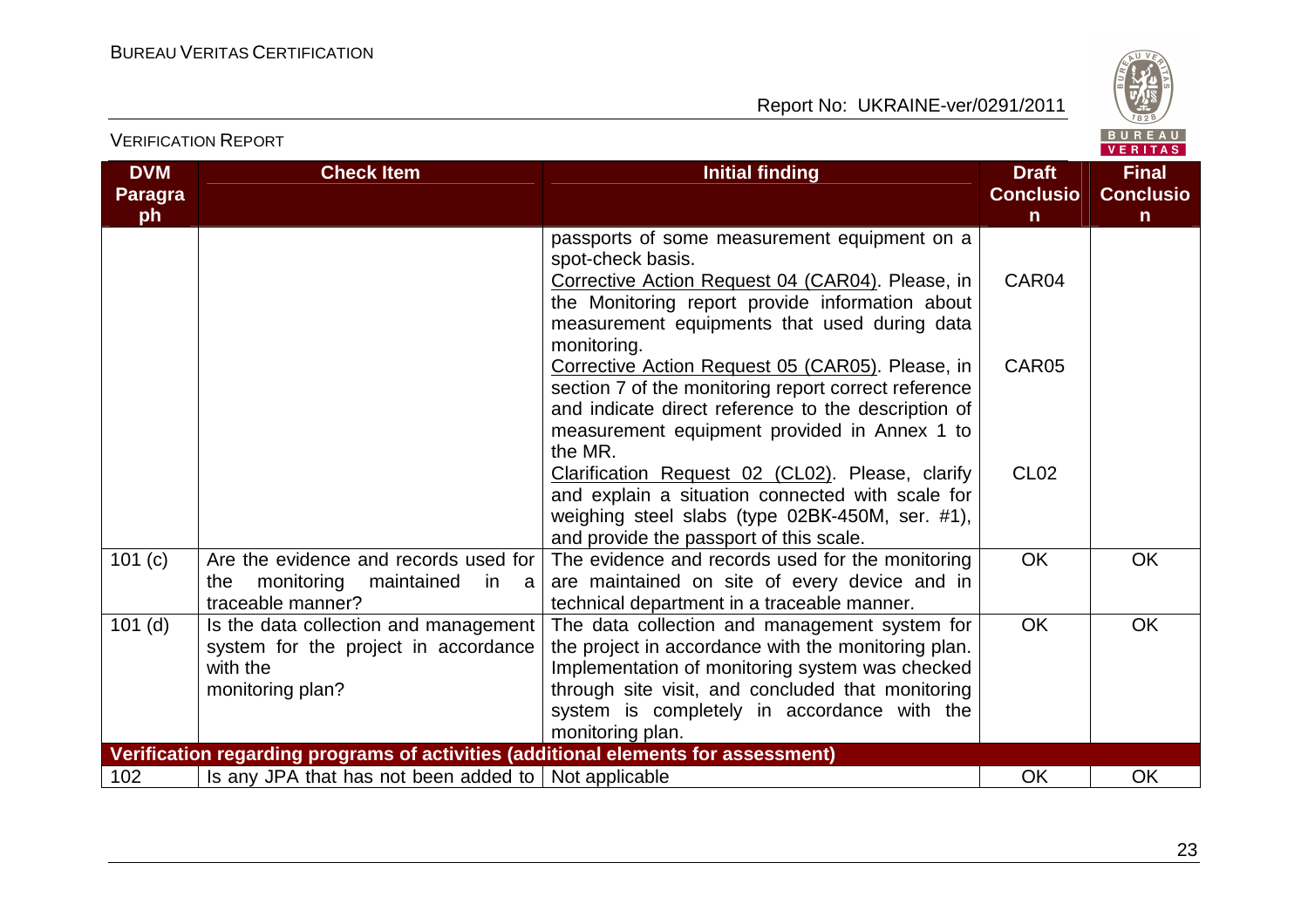

| <b>VERIFICATION REPORT</b>         |                                                                                                                                                                                                                                                                                                                                                                                                              |                        |                                                  | BUREAU<br>VERITAS                                |
|------------------------------------|--------------------------------------------------------------------------------------------------------------------------------------------------------------------------------------------------------------------------------------------------------------------------------------------------------------------------------------------------------------------------------------------------------------|------------------------|--------------------------------------------------|--------------------------------------------------|
| <b>DVM</b><br><b>Paragra</b><br>ph | <b>Check Item</b>                                                                                                                                                                                                                                                                                                                                                                                            | <b>Initial finding</b> | <b>Draft</b><br><b>Conclusio</b><br>$\mathsf{n}$ | <b>Final</b><br><b>Conclusio</b><br>$\mathsf{n}$ |
|                                    | the JI PoA not verified?                                                                                                                                                                                                                                                                                                                                                                                     |                        |                                                  |                                                  |
| 103                                | Is the verification based on the<br>monitoring reports of all JPAs to be<br>verified?                                                                                                                                                                                                                                                                                                                        | Not applicable         | <b>OK</b>                                        | OK                                               |
| 103                                | verification<br>Does the<br>the<br>ensure<br>accuracy and conservativeness of the<br>emission reductions or enhancements<br>of removals generated by each JPA?                                                                                                                                                                                                                                               | Not applicable         | OK                                               | OK                                               |
| 104                                | Does the monitoring period not overlap<br>with previous monitoring periods?                                                                                                                                                                                                                                                                                                                                  | Not applicable         | <b>OK</b>                                        | OK                                               |
| 105                                | If the AIE learns of an erroneously<br>included JPA, has the AIE informed the<br>JISC of its findings in writing?                                                                                                                                                                                                                                                                                            | Not applicable         | OK                                               | OK                                               |
|                                    | Applicable to sample-based approach only                                                                                                                                                                                                                                                                                                                                                                     |                        |                                                  |                                                  |
| 106                                | Does the sampling plan prepared by<br>the AIE:<br>(a) Describe its sample selection,<br>taking into<br>account that:<br>(i) For each verification that uses a<br>sample-based approach, the sample<br>shall<br>be<br>sufficiently<br>selection<br>representative of the JPAs in the JI<br>PoA such extrapolation to all JPAs<br>identified<br>for that verification is<br>reasonable, taking<br>into account | Not applicable         | <b>OK</b>                                        | OK                                               |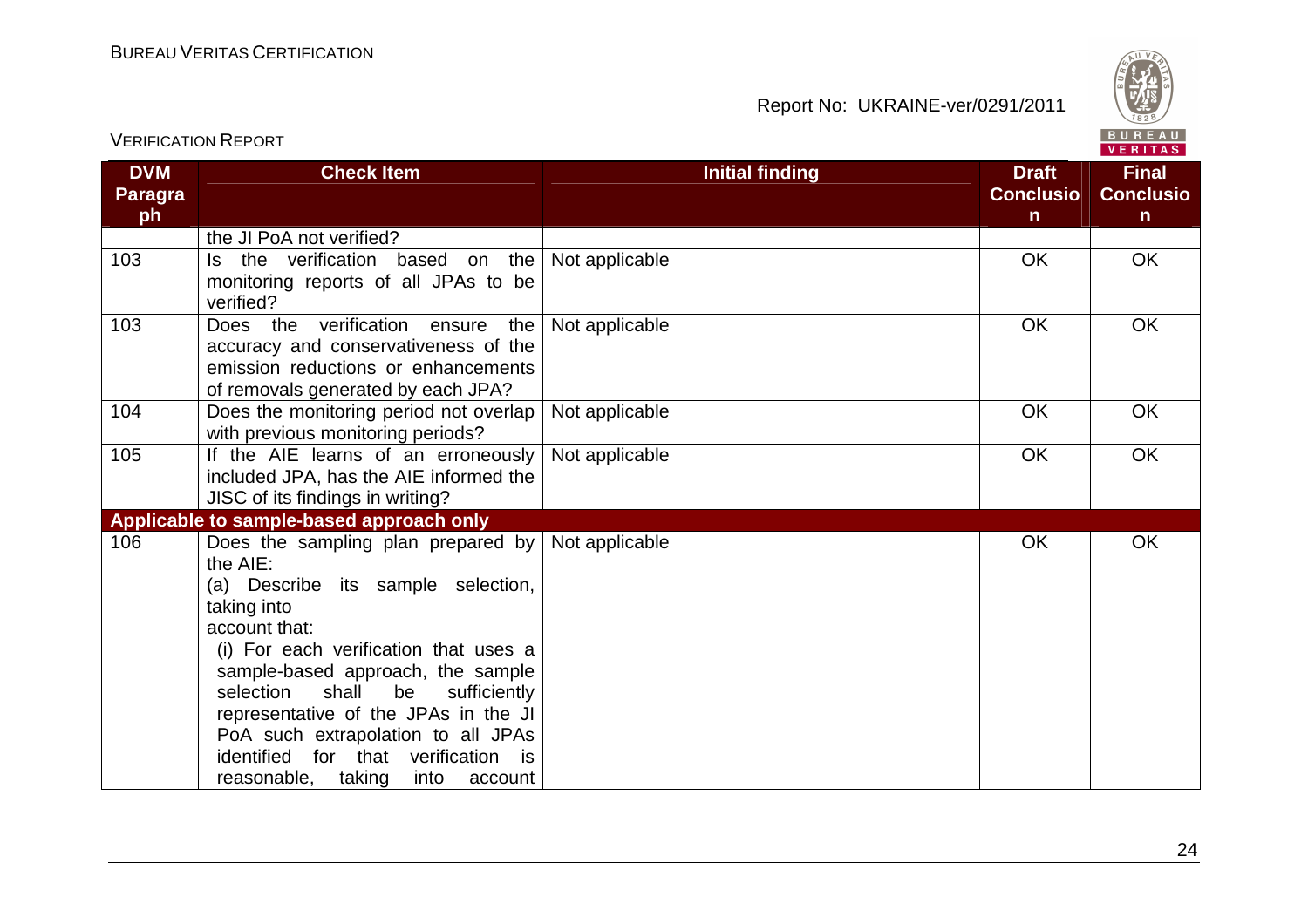

| <b>VERIFICATION REPORT</b>  |                                                                                                                                                                                                                                                                                                                                                                                                                                                                                                                                  |                        |                                       | BUREAU<br><b>VERITAS</b>                         |
|-----------------------------|----------------------------------------------------------------------------------------------------------------------------------------------------------------------------------------------------------------------------------------------------------------------------------------------------------------------------------------------------------------------------------------------------------------------------------------------------------------------------------------------------------------------------------|------------------------|---------------------------------------|--------------------------------------------------|
| <b>DVM</b><br>Paragra<br>ph | <b>Check Item</b>                                                                                                                                                                                                                                                                                                                                                                                                                                                                                                                | <b>Initial finding</b> | <b>Draft</b><br><b>Conclusio</b><br>n | <b>Final</b><br><b>Conclusio</b><br>$\mathsf{n}$ |
|                             | differences among the characteristics<br>of JPAs, such as:<br>- The types of JPAs;<br>- The complexity of the applicable<br>technologies and/or measures used;<br>- The geographical location of each<br>JPA:<br>- The amounts of expected emission<br>reductions of the JPAs being<br>verified:<br>- The number of JPAs for which<br>emission<br>reductions<br>are<br>being<br>verified:<br>- The length of monitoring periods of<br>the JPAs being verified; and<br>- The samples selected for prior<br>verifications, if any? |                        |                                       |                                                  |
| 107                         | the sampling plan ready for<br>ls.<br>publication through the secretariat<br>along with the verification report and<br>supporting documentation?                                                                                                                                                                                                                                                                                                                                                                                 | Not applicable         | <b>OK</b>                             | <b>OK</b>                                        |
| 108                         | Has the AIE made site inspections of at $ $<br>least the square root of the number of<br>total JPAs, rounded to the upper whole<br>number? If the AIE makes no site<br>inspections or fewer site inspections                                                                                                                                                                                                                                                                                                                     | Not applicable         | <b>OK</b>                             | OK                                               |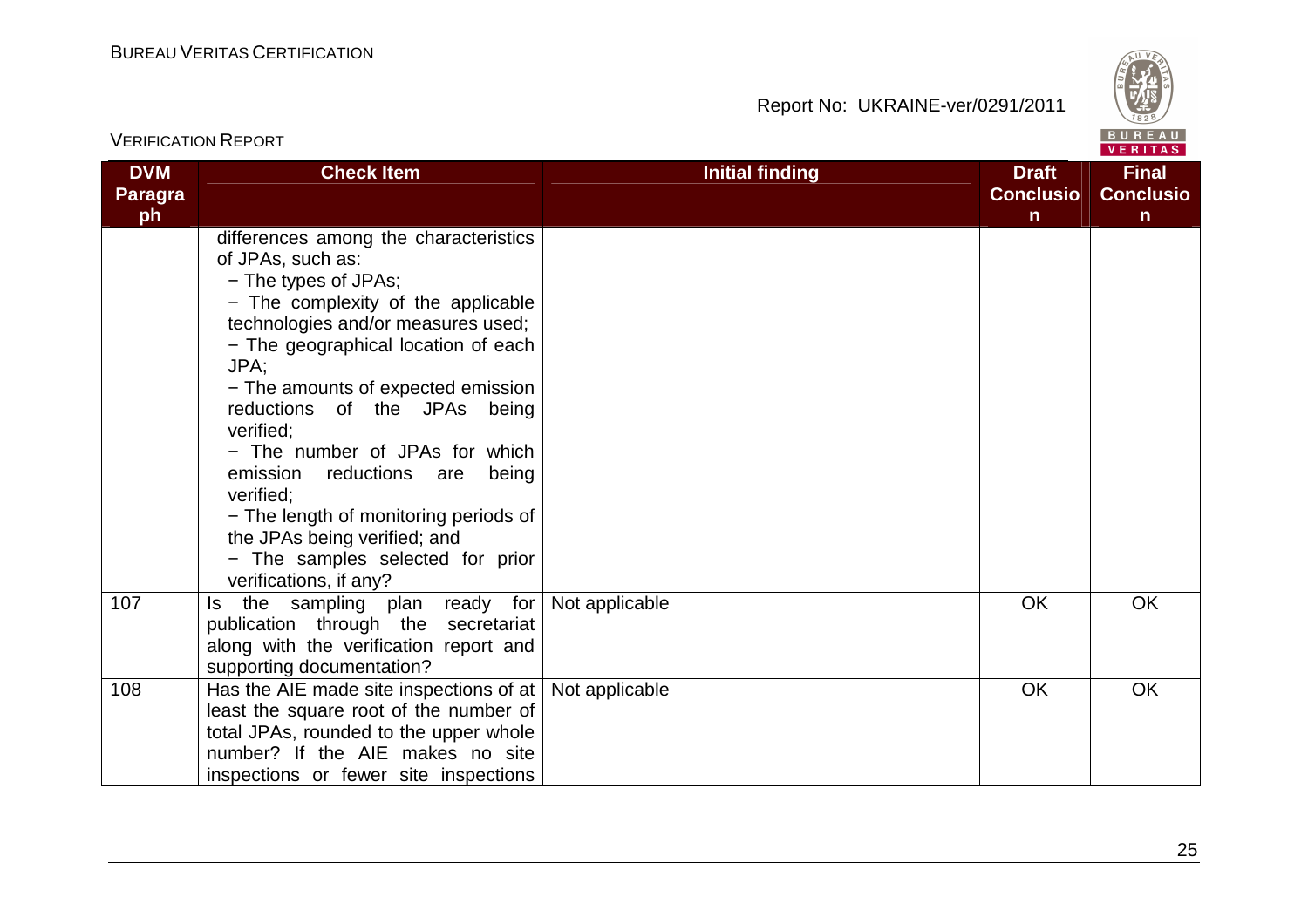

|                             | <b>VERIFICATION REPORT</b>                                                                                                                                                                                             |                        |                                       | BUREAU<br><b>VERITAS</b>                        |  |
|-----------------------------|------------------------------------------------------------------------------------------------------------------------------------------------------------------------------------------------------------------------|------------------------|---------------------------------------|-------------------------------------------------|--|
| <b>DVM</b><br>Paragra<br>ph | <b>Check Item</b>                                                                                                                                                                                                      | <b>Initial finding</b> | <b>Draft</b><br><b>Conclusio</b><br>n | <b>Final</b><br><b>Conclusio</b><br>$\mathbf n$ |  |
|                             | than the square root of the number of<br>total JPAs, rounded to the upper whole<br>number, then does the AIE provide a<br>explanation<br>reasonable<br>and<br>justification?                                           |                        |                                       |                                                 |  |
| 109                         | the sampling plan available for<br>Is.<br>submission to the secretariat for the<br>JISC.s ex ante assessment? (Optional)                                                                                               | Not applicable         | <b>OK</b>                             | OK                                              |  |
| 110                         | If the AIE learns of a fraudulently<br>included JPA, a fraudulently monitored<br>JPA or an inflated number of emission<br>reductions claimed in a JI PoA, has the<br>AIE informed the JISC of the fraud in<br>writing? | Not applicable         | <b>OK</b>                             | <b>OK</b>                                       |  |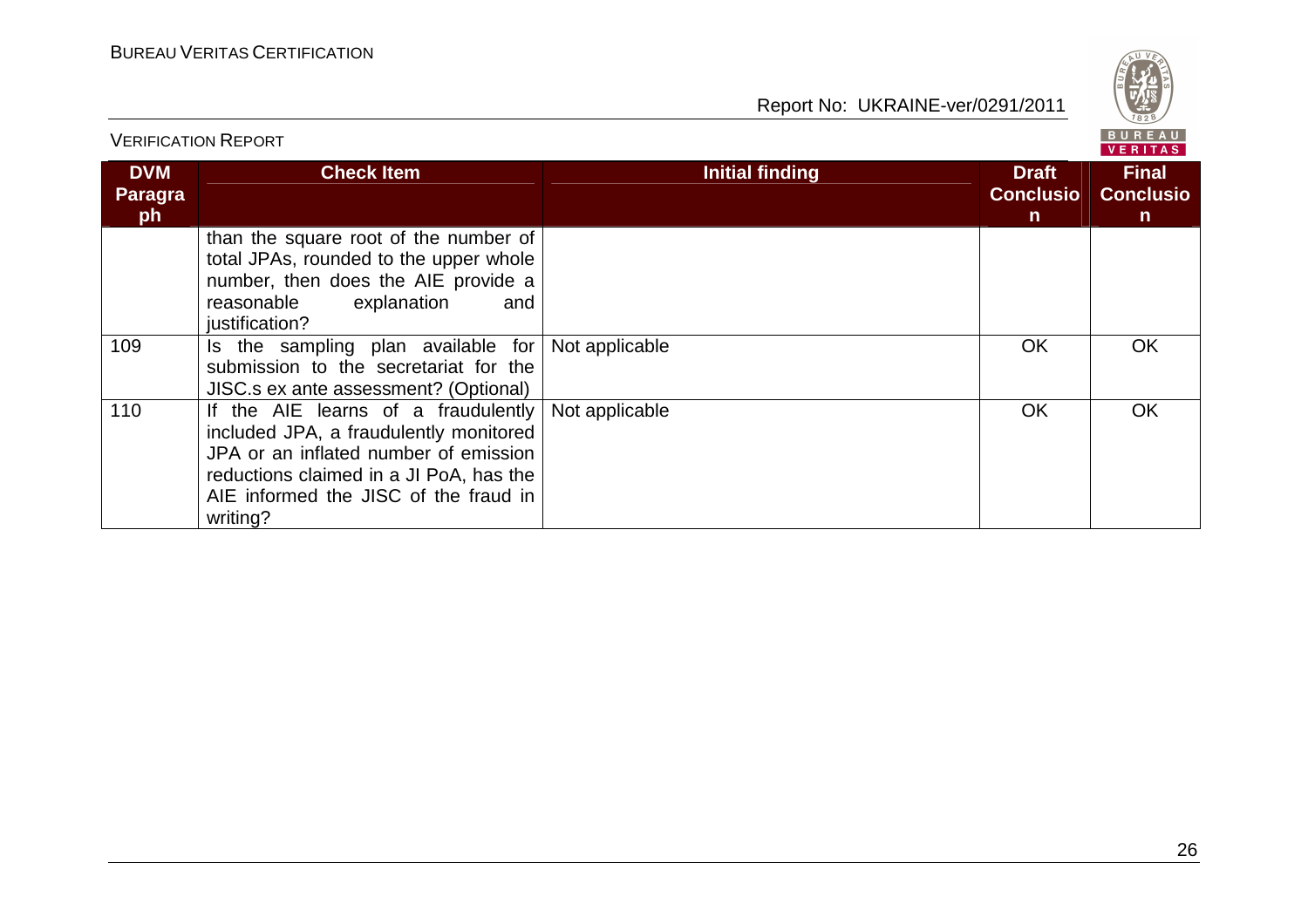

#### VERIFICATION REPORT

# **Table 2 Resolution of Corrective Action and Clarification Requests**

| Draft report clarifications and corrective<br>action requests by validation team                                                                                                                                                                                         | Ref. to<br><b>checklis</b><br>questio<br>n in<br>table 1 | participant   Verification team conclusion<br>project<br>Summary<br><b>of</b><br>response                                                                                                                                            |
|--------------------------------------------------------------------------------------------------------------------------------------------------------------------------------------------------------------------------------------------------------------------------|----------------------------------------------------------|--------------------------------------------------------------------------------------------------------------------------------------------------------------------------------------------------------------------------------------|
| Corrective<br>Action Request 01<br>(CAR01).<br>Please, provide document which confirms<br>that Open Joint Stock Company "AISW" was<br>renamed to Public Joint Stock Company<br>"AISW".                                                                                   | Table 1,<br>92                                           | Order #353 of changing of Joint Stock<br>Based on provided document<br>issue is closed.<br>Company type was<br>provided to<br>verifiers during site visit.                                                                           |
| Corrective Action Request 02 (CAR02).<br>According to the documents, Open Joint<br>Stock Company "Alchevsk Iron and Steel<br>Work" was renamed to Public Joint Stock<br>Company "Alchevsk Iron and Steel Work".<br>Please, make corrections in the monitoring<br>report. | Table 1,<br>92                                           | corrections<br>closed<br>Appropriate<br>based<br>are<br>now<br>Issue<br>is.<br>on.<br>made. Please see modified monitoring<br>amendments that were done in<br>report version 2 dated 01/08/2011.<br>the Monitoring report version 2. |
| Corrective Action Request<br>(CAR03).<br>03<br>calculation<br>of<br>Please, revise<br>emission<br>reduction, and pay your special attention on<br>calculation values for February 2011.                                                                                  | Table 1,<br>93                                           | Emission reduction calculations are<br>Required<br>corrections<br>were<br>now revised. Please see modified<br>made, that's why issue is<br>monitoring report version 2 dated<br>closed.<br>01/08/2011.                               |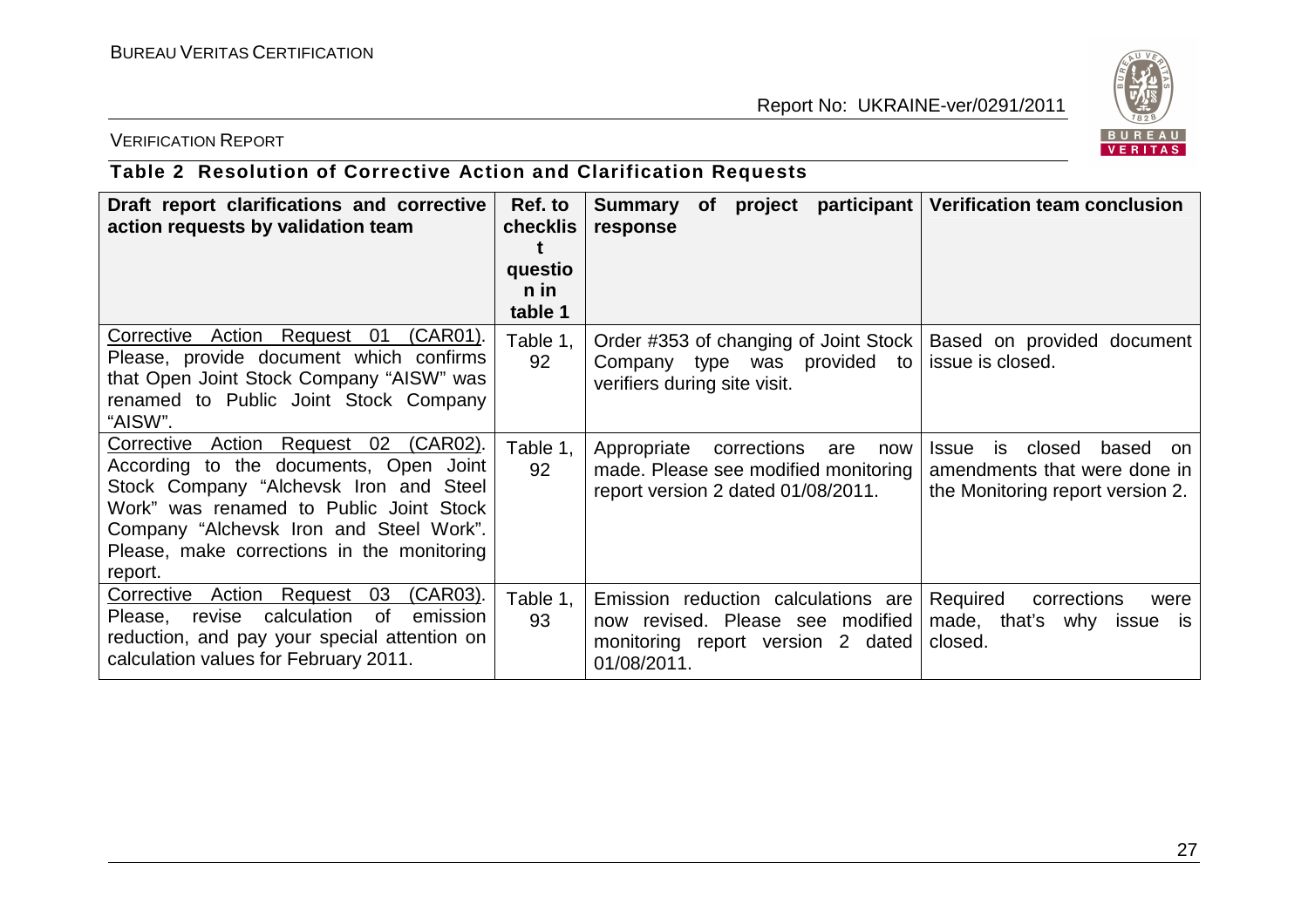

| <b>VERIFICATION REPORT</b>                                                                                                                                                                                                          |                    |                                                                                                                                                                                                                  | BUREAU<br>VERITAS                                                                            |
|-------------------------------------------------------------------------------------------------------------------------------------------------------------------------------------------------------------------------------------|--------------------|------------------------------------------------------------------------------------------------------------------------------------------------------------------------------------------------------------------|----------------------------------------------------------------------------------------------|
| Corrective Action Request 04<br>(CAR04).<br>Please, in the Monitoring report provide<br>information about measurement equipments<br>that used during data monitoring.                                                               | Table 1,<br>101(b) | The information about measurement<br>equipment is now stated in Annex 1 of  <br>the monitoring report. Please see $\vert$ described in the Annex 1.<br>modified monitoring report version 2<br>dated 01/08/2011. | <b>Issue</b><br>closed<br>due<br><b>IS</b><br>to<br>additional<br>information                |
| Corrective Action Request 05 (CAR05).<br>Please, in section 7 of the monitoring report<br>reference and<br>indicate<br>direct<br>correct<br>reference to the description of measurement<br>equipment provided in Annex 1 to the MR. | Table 1,<br>101(b) | Direct reference to the description of<br>measurement equipment (Annex 1) is<br>now provided in the monitoring report.<br>Please see modified monitoring report<br>version 2 dated 01/08/2011.                   | According to<br>corrected<br>the<br>version of the<br>monitoring<br>report, issue is closed. |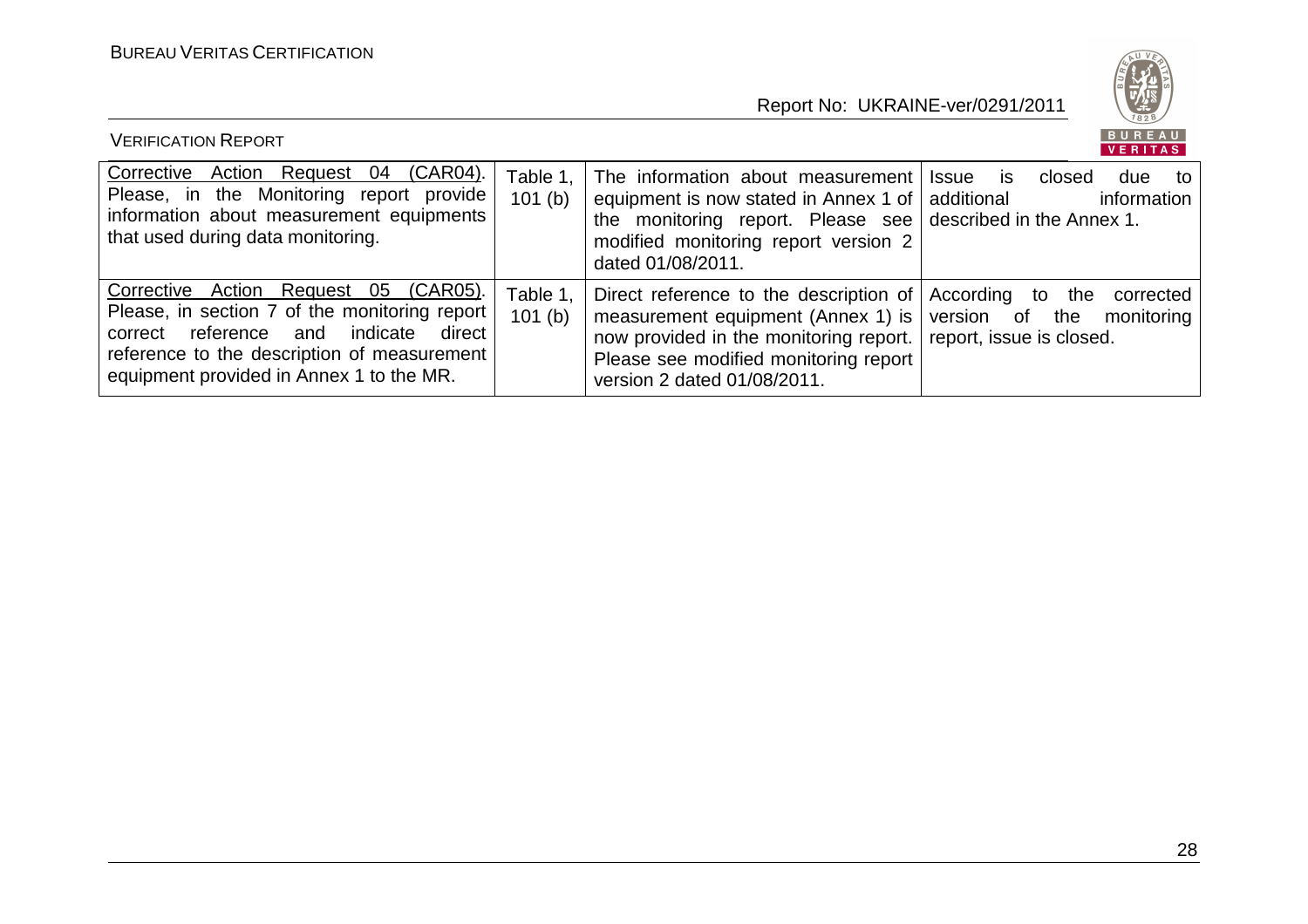

| <b>VERIFICATION REPORT</b>                                                                                                                                                                                                     |                   |                                                                                                                                                                                                                                                                                                                                                                                                                                                                                                                                                                                                                                                                                                                                                                                                                                                                                                                  |              |           |                                   | <b>BUREAU</b><br>VERITAS |    |
|--------------------------------------------------------------------------------------------------------------------------------------------------------------------------------------------------------------------------------|-------------------|------------------------------------------------------------------------------------------------------------------------------------------------------------------------------------------------------------------------------------------------------------------------------------------------------------------------------------------------------------------------------------------------------------------------------------------------------------------------------------------------------------------------------------------------------------------------------------------------------------------------------------------------------------------------------------------------------------------------------------------------------------------------------------------------------------------------------------------------------------------------------------------------------------------|--------------|-----------|-----------------------------------|--------------------------|----|
| Clarification Request 01 (CL01). Please,<br>clarify information on the difference of amount<br>of ERU's achieved for the first quarter of 2011<br>in comparison with estimated value stated in<br>the PDD for the same period. | Table 1,<br>95(d) | The amount of emission reductions<br>that were actually generated in the<br>first quarter of 2011 is higher than it<br>was expected in PDD because of the<br>following reason. The baseline of the<br>project is developed based on the real<br>steel manufacturing process as well<br>as projectline. Taking into account the<br>implication of economy of scale and<br>the fact that loading factor for baseline<br>was much lower than for projectline,<br>the emission reductions were more<br>sensitive to change of specific energy<br>consumption per 1 t of slabs produced<br>than actually envisaged in the PDD.<br>However this influence was beyond of<br>project participants' control and fully<br>based<br>on market<br>situation<br>and<br>requirements.<br>Such information is now included in<br>the monitoring report.<br>Please see modified monitoring report<br>version 2 dated 01/08/2011. | <b>Issue</b> | <b>is</b> | closed<br>additional explanation. | due                      | to |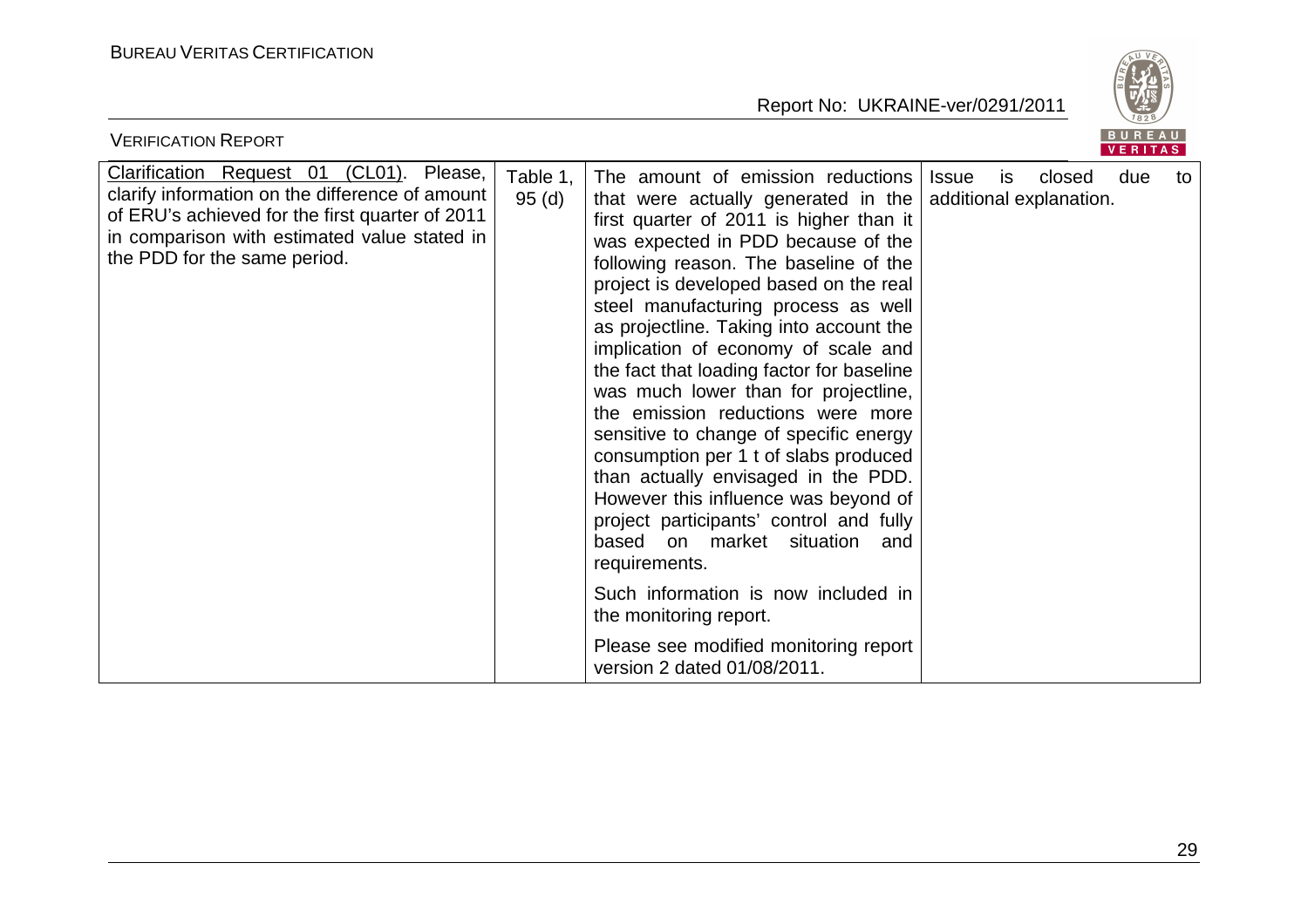

| BUREAU<br><b>VERIFICATION REPORT</b><br><b>VERITAS</b>                                                                                                                                                 |                    |                                                                                                                                                                                                                                                                                                                                                                                                                                                                                                                                                                                                                                                                                                                                                                                                                                                                             |                                                                                                                             |  |  |  |
|--------------------------------------------------------------------------------------------------------------------------------------------------------------------------------------------------------|--------------------|-----------------------------------------------------------------------------------------------------------------------------------------------------------------------------------------------------------------------------------------------------------------------------------------------------------------------------------------------------------------------------------------------------------------------------------------------------------------------------------------------------------------------------------------------------------------------------------------------------------------------------------------------------------------------------------------------------------------------------------------------------------------------------------------------------------------------------------------------------------------------------|-----------------------------------------------------------------------------------------------------------------------------|--|--|--|
| Clarification Request 02 (CL02). Please,<br>clarify and explain a situation connected with<br>scale for weighing steel slabs (type 02BK-<br>450M, ser. #1), and provide the passport of<br>this scale. | Table 1.<br>101(b) | A mistake was made in the monitoring<br>report. Scales type 02BK-450M, ser.<br>#1 was used at AISW for weighting provided to the verification<br>steel output from the OHF. Taking into<br>account that during the monitoring<br>period the OHF was not operating,   made in the Monitoring report.<br>mentioned above scales were not Thus, issue is closed.<br>used. Together with this, under the<br>project activity the volume steel output<br>is based on the volume of steel slabs<br>which are produced by Slab Casters.<br>Therefore, appropriate corrections are<br>now made in the monitoring report<br>(information on scales which are<br>weighting steel slabs from Slab<br>Casters are in now included in Annex<br>1). The passports for scales are now<br>provided to the verifier.<br>Please see modified monitoring report<br>version 2 dated 01/08/2011. | Necessary documents of the<br>measurement equipments were<br>for<br>team<br>revision,<br>and<br>appropriate amendments were |  |  |  |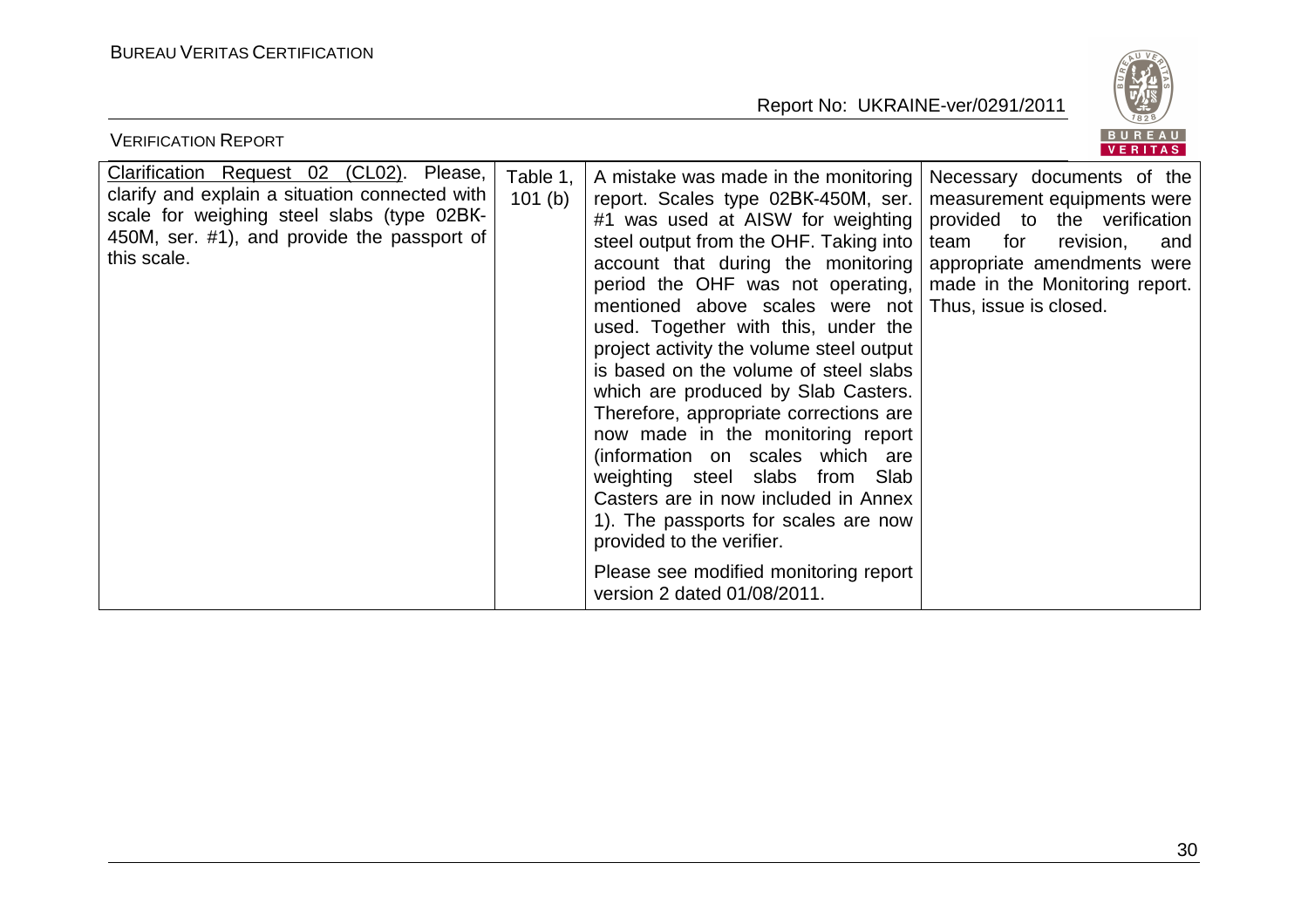

VERIFICATION REPORT

APPENDIX B: VERIFIER'S CVs

The verification team included the following:

#### **Ivan G. Sokolov, Dr. Sci. (biology, microbiology)**

Acting CEO Bureau Veritas Ukraine Internal Technical Reviewer, Climate Change Lead Verifier, Bureau Veritas Certification Holding SAS Operational Manager for Ukraine

He has over 25 years of experience in Research Institute in the field of biochemistry, biotechnology, and microbiology. He is a Lead auditor of Bureau Veritas Certification for Environment Management System (IRCA registered), Quality Management System (IRCA registered), Occupational Health and Safety Management System, and Food Safety Management System. He performed over 140 audits since 1999. Also he is Lead Tutor of the IRCA registered ISO 14000 EMS Lead Auditor Training Course, and Lead Tutor of the IRCA registered ISO 9000 QMS Lead Auditor Training Course. He is Lead Tutor of the Clean Development Mechanism /Joint Implementation Lead Verifier Training Course and he was involved in the determination/verification over 60 JI/CDM projects.

#### **Kateryna Zinevych, M.Sci. (environmental science)**

Climate Change Lead Verifier, Bureau Veritas Ukraine Health, Safety and Environment Project Manager

Kateryna Zinevych has graduated from National University of Kyiv-Mohyla Academy with the Master Degree in Environmental Science. She has experience at working in a professional position (analytics) involving the exercise of judgment, problem solving and communication with other professional and managerial personnel as well as customers and other interested parties at analytical centre "Dergzovnishinform" and "Burea Veritas Ukraine" LLC. She has successfully completed IRCA registered Lead Auditor Training Course for Environment Management Systems and Quality Management Systems. She has successfully completed Climate Change Verifier Training Course and she participated as verifier in the determination/verification of 26 JI projects.